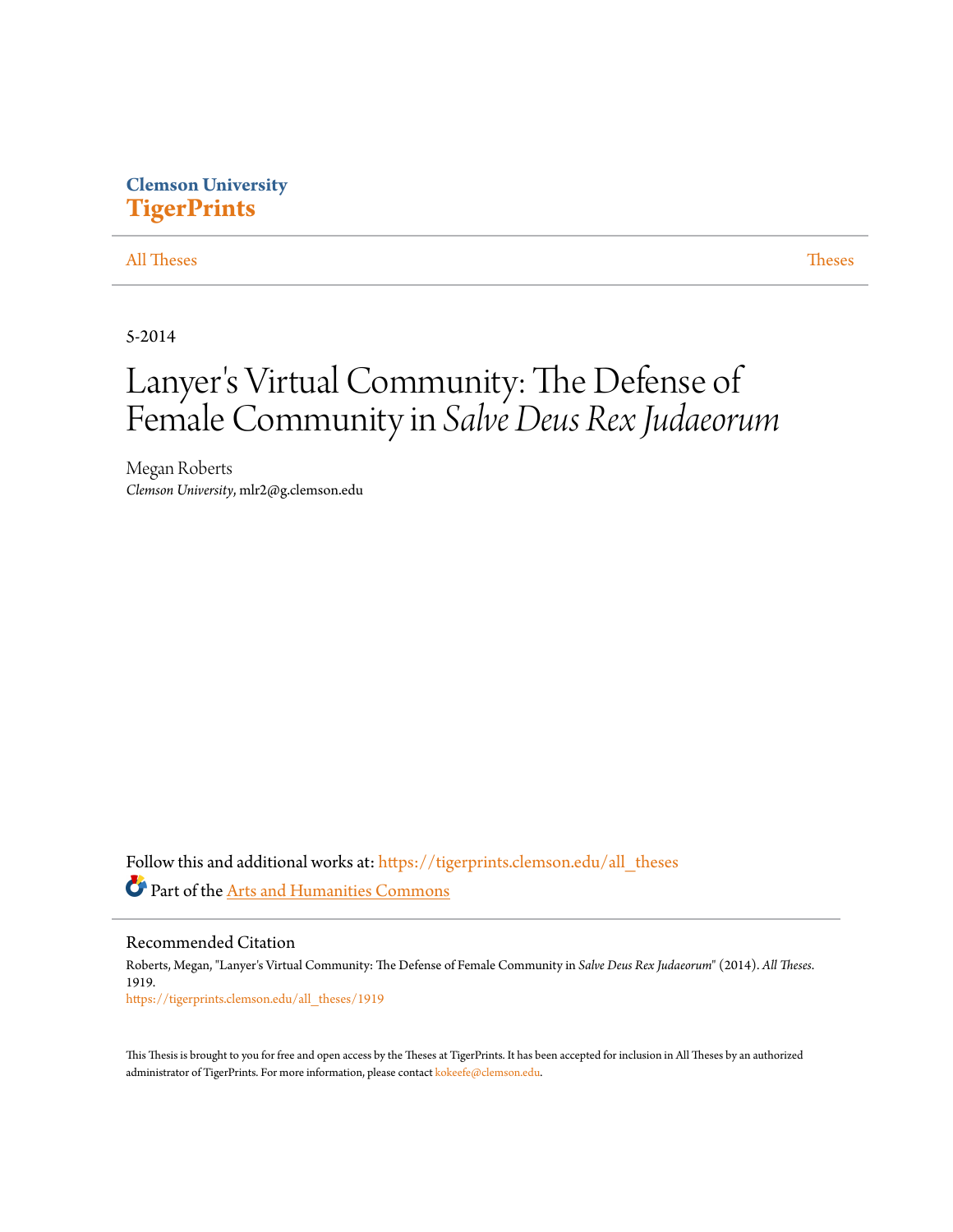# LANYER'S VIRTUAL COMMUNITY: THE DEFENSE OF FEMALE COMMUNITY IN *SALVE DEUS REX JUDAEORUM*

A Thesis Presented to the Graduate School of Clemson University

In Partial Fulfillment of the Requirements for the Degree Master of Arts English

> by Megan Leigh Roberts May 2014

Accepted by: Dr. Elizabeth Rivlin, Committee Chair Dr. William Stockton Dr. Erin Goss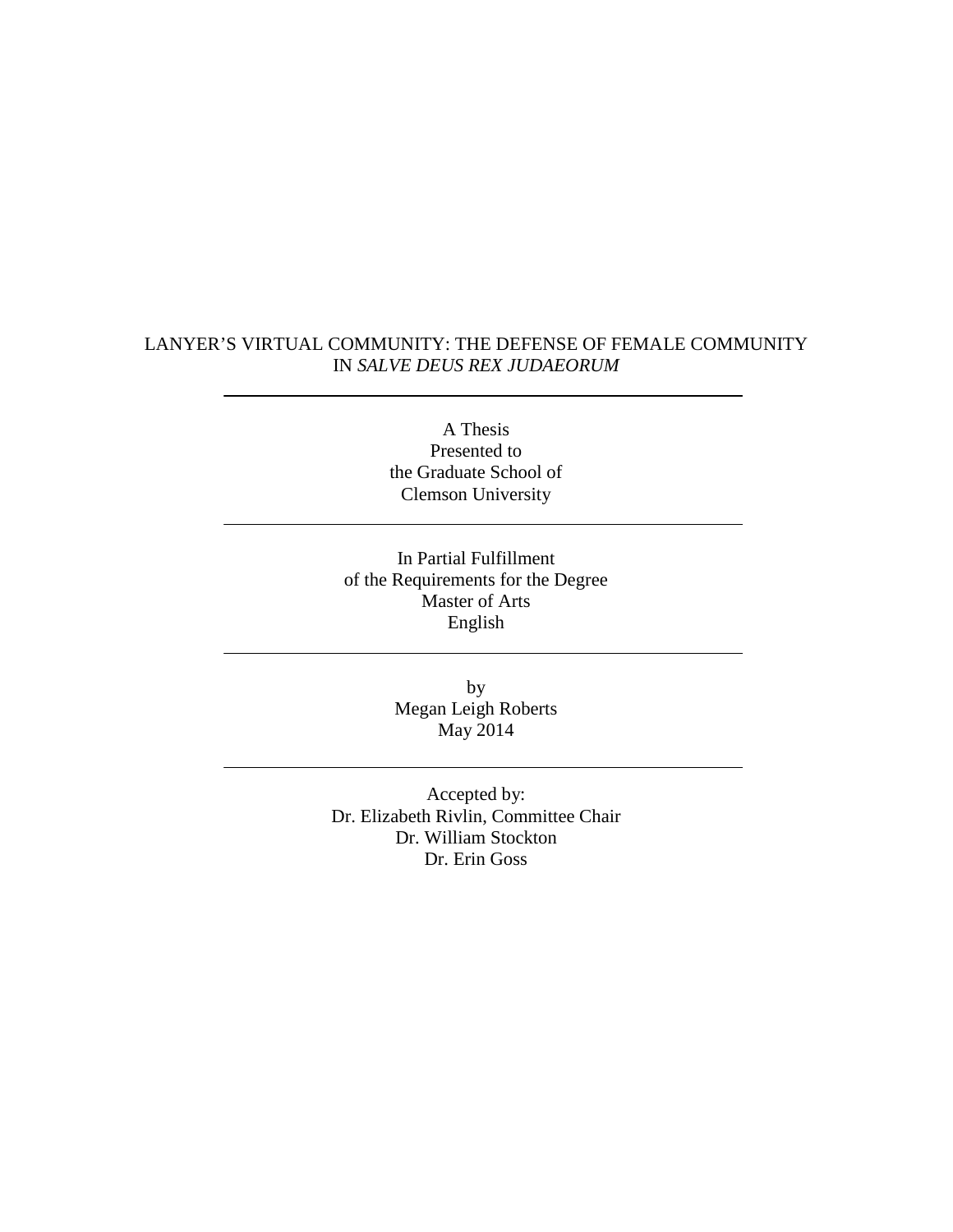# ABSTRACT

This thesis discusses how Aemilia Lanyer's poem *Salve Deus Rex Judaeorum* represents a virtual space that allows for female community among women who share similar ideals. The three main areas of investigation are the dedications that serve as a structural community for her dedicatees, Christ and his disciples' community breaking down, and Eve's thwarted community in Eden. Christ is a feminized figure in Lanyer's poem who gives women a representative in the Bible, and his interactions with his disciples are something that scholars of Lanyer's work have not discussed. Lanyer's section on Eve is often dissected for its protofeminist, or non-protofeminist, statements, but scholars have yet to view Eve's importance in Lanyer's argument for female community, which is another aim of this thesis.

The community built by writing to and for women begins with the dedications. These eleven introductory poems are the most critically commented on portion of Lanyer's work. Scholars discuss Lanyer's dedications in terms of seeking patronage, but I wish to add to that argument by explaining how the dedications are also a call for equality among the high-born women she directly addresses and a general female audience. The idea of eliminating class distinction also moves into the Christ section because of the notion that all who follow Christ are made one through his sacrifice. By feminizing Christ through the language she attributes to him, Lanyer shows a female figure unable to thrive in a masculine community, and once the disciples flee, the daughters of Jerusalem rise up in an attempt to support Christ during his final hours.

ii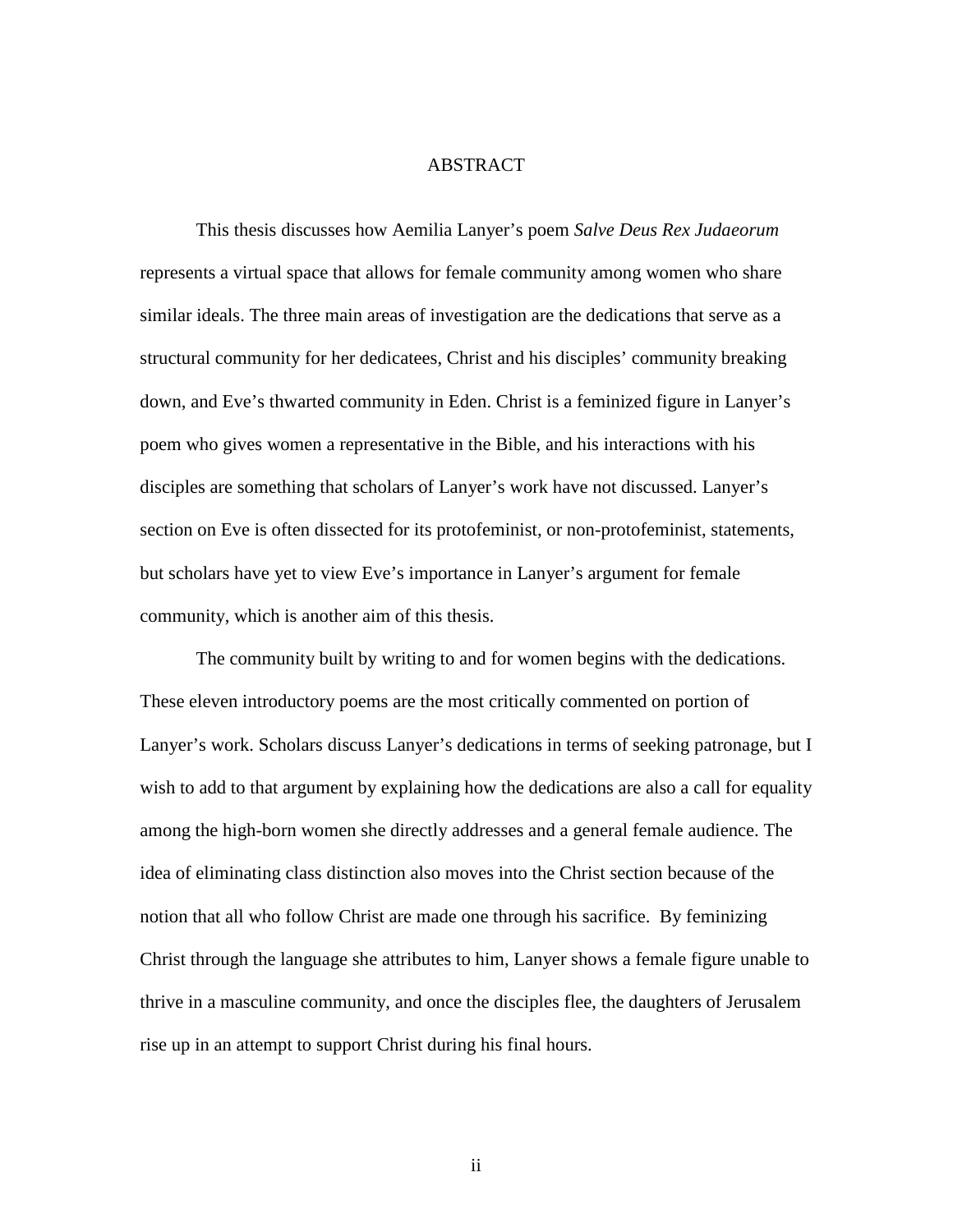Like Christ, Eve is used to show the negative effects of denying women community; withholding knowledge and likeminded individuals from women forces them to seek community with men, who will ultimately betray them as Adam did to Eve. I will go into how Eve is denied community and knowledge by Adam, and how Lanyer's final poem, "The Description of Cooke-ham," attempts to bring women back a new Eden at Cooke-ham by providing them with knowledge to join with and thrive in Lanyer's virtual community, constructed through her text.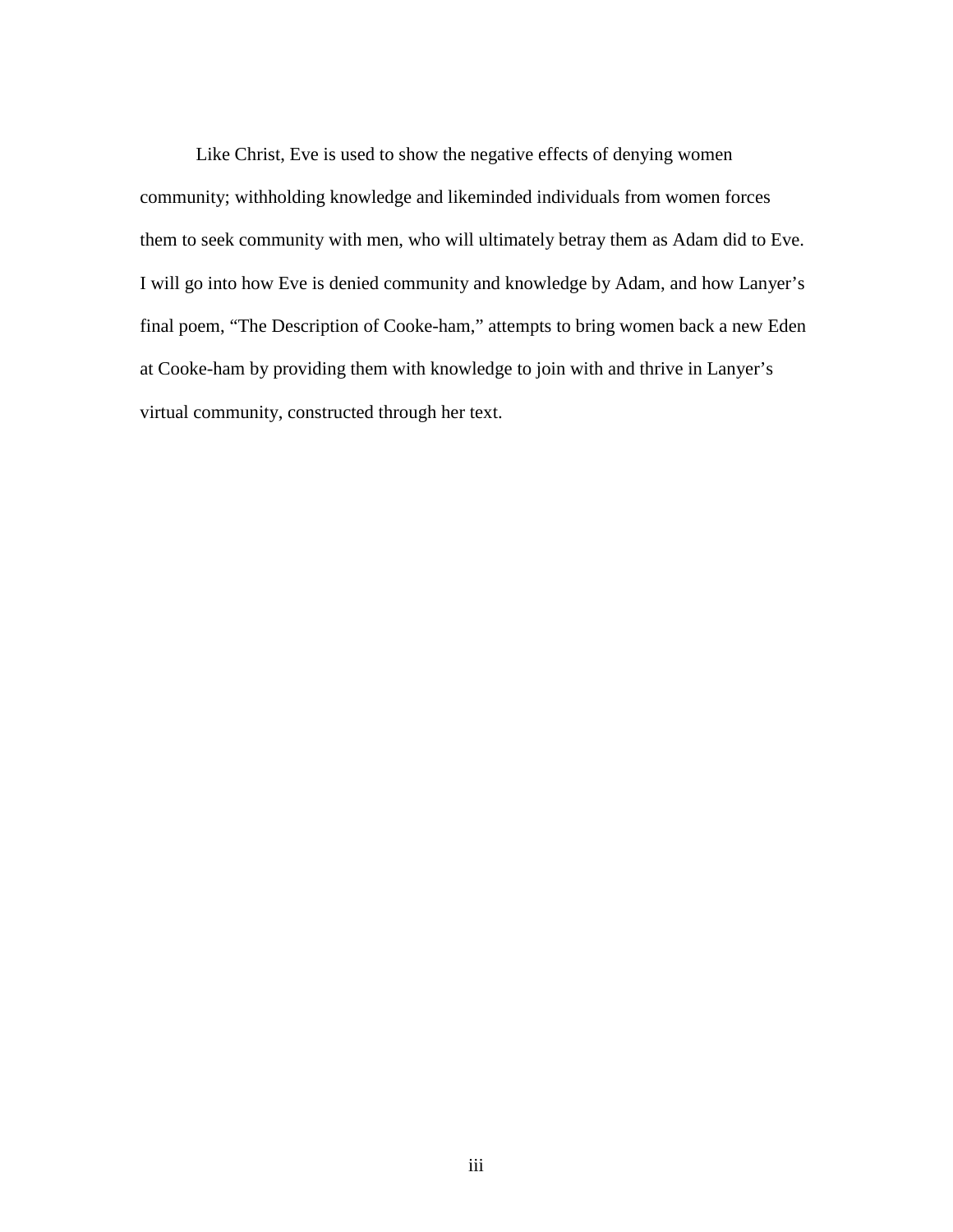# TABLE OF CONTENTS

|                |                                          | Page |
|----------------|------------------------------------------|------|
|                |                                          |      |
|                |                                          |      |
| <b>CHAPTER</b> |                                          |      |
| I.             |                                          |      |
| $\Pi$ .        | LANYER'S DEDICATIONS: STRUCTURING FEMALE |      |
| III.           |                                          |      |
| IV.            |                                          |      |
| V              |                                          |      |
|                |                                          |      |
|                |                                          |      |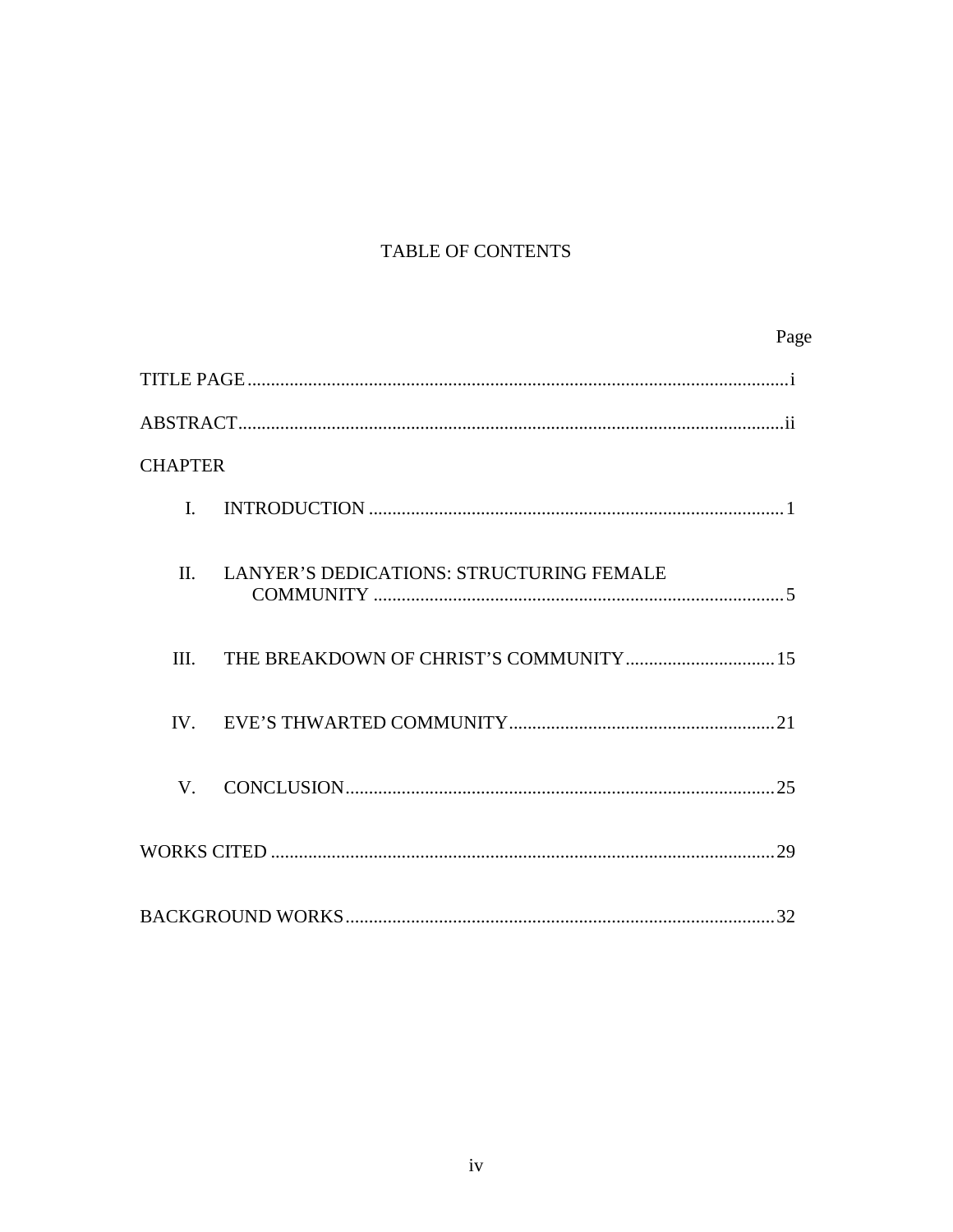### CHAPTER ONE

#### INTRODUCTION

The country-house poem "The Description of Cooke-ham," acting as a type of epilogue to Aemilia Lanyer's 1611 poem *Salve Deus Rex Judaeorum,* provides the subjects of the poem as well as the reader with a physically structured space for female community to exist: the Cookham estate. Cookham, however, comes to an end, though Lanyer tells the Countess of Cumberland, her primary patron, that the idea of Cookham "in this [poem] may live" even though the physical Cookham is gone and decayed (206). The idea of female community lives on, with or without physical interaction by the members because Lanyer's poem is set up to keep the community alive. Allowing female community to live on is one of the functions that the text of *Salve Deus Rex Judaeorum* serves. To provide this safe space for women to gather to commune, Lanyer weaves together her own interpretations of Christ's Passion and the Fall to prove why female community must be encouraged and protected. *Salve Deus Rex Judaeorum* is a clear defense of Biblically sanctioned community among individuals, complete with proof that women are included among those called to seek love, support, and most importantly, knowledge from one another.

While the idea of Lanyer creating a female community is a concept that has already partially found its way into the critical conversation, I believe a few important elements are missing from the current scholarship. In this thesis, I will focus on how the physical text of Lanyer's poem becomes the argument for virtual community and a place for women to share their thoughts and commune with each other, extending beyond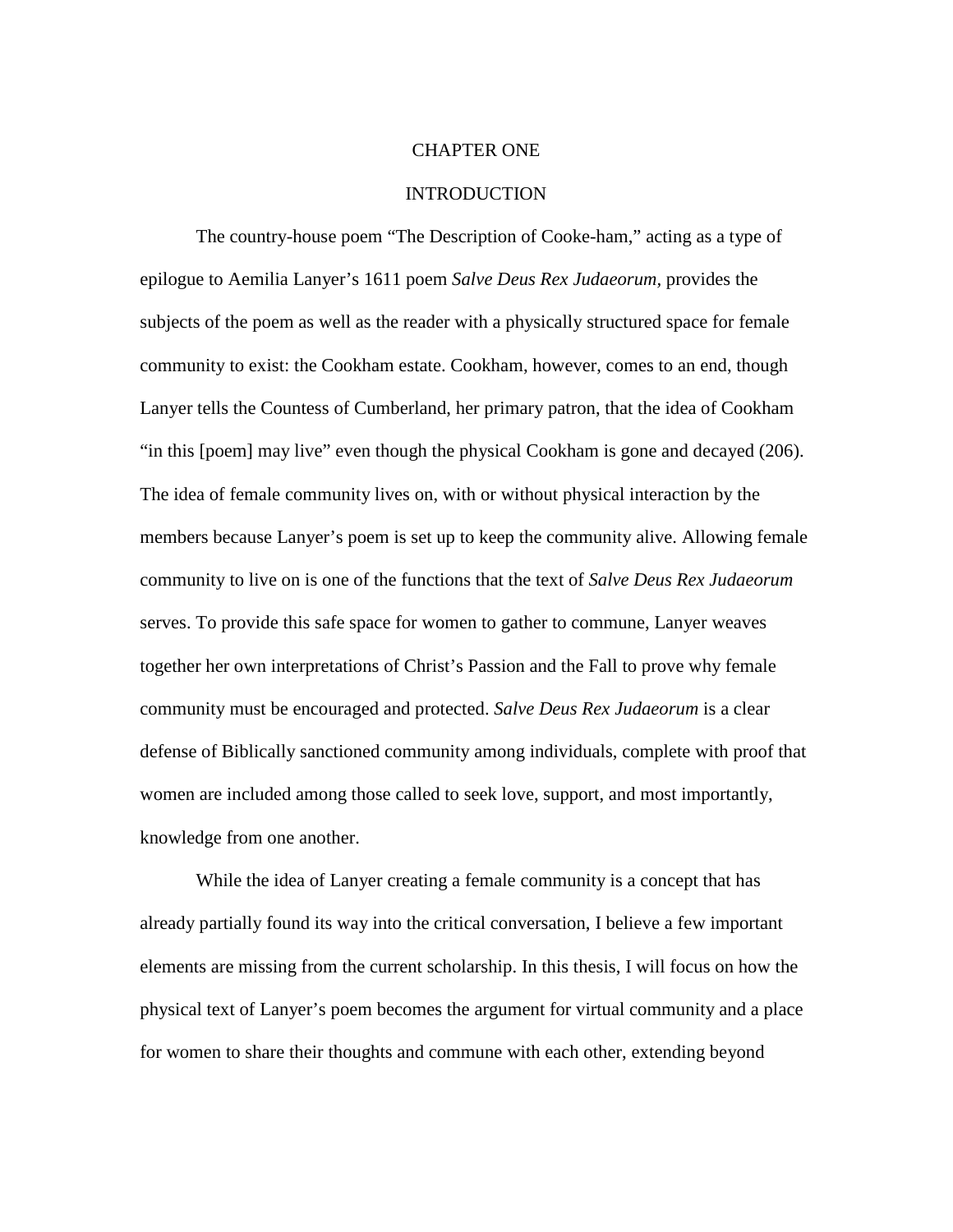individual neighborhoods in which women were encouraged to take part (Capp 27). Christ and Eve are representations of female figures with failed communities, and Lanyer's poem is arguing for the importance of allowing such community to exist among women; the dissolution of Christ's community of disciples and the purely patriarchal community that makes up Eve's society are Lanyer's proof that the only type of community that will benefit women is a purely female community. The three main areas of investigation will be the virtual community created through the dedications, the breakdown of Christ and his disciples, and the denial of Eve's community from the patriarchy in Eden. These three elements work together to emphasize the importance of a much needed female community and the breakdown of that community through the interference of masculine authority.

 A strong community, more specifically a strong female community, is important to the intellectual and emotional growth of women. In *Female Communities 1600-1800: Literary Visions and Cultural Realities*, Rebecca D'Monte and Nicole Pohl explain that community is important because it brings a sense of "support networks … friendships and companionship" to those involved (13). Through these support networks growth can occur both on an individual basis and within the group itself, making communal ties necessary for proper maturation. D'Monte and Pohl's explanation of community expands as they define a virtual community, which I believe Lanyer is searching for within her text: virtual communities are "imagined through common political, professional or social convictions and shared pursuits …. [They] are not spatially limited and are … united through mass ceremonies, rituals and, on a deeper level, shared dialogics" (4). By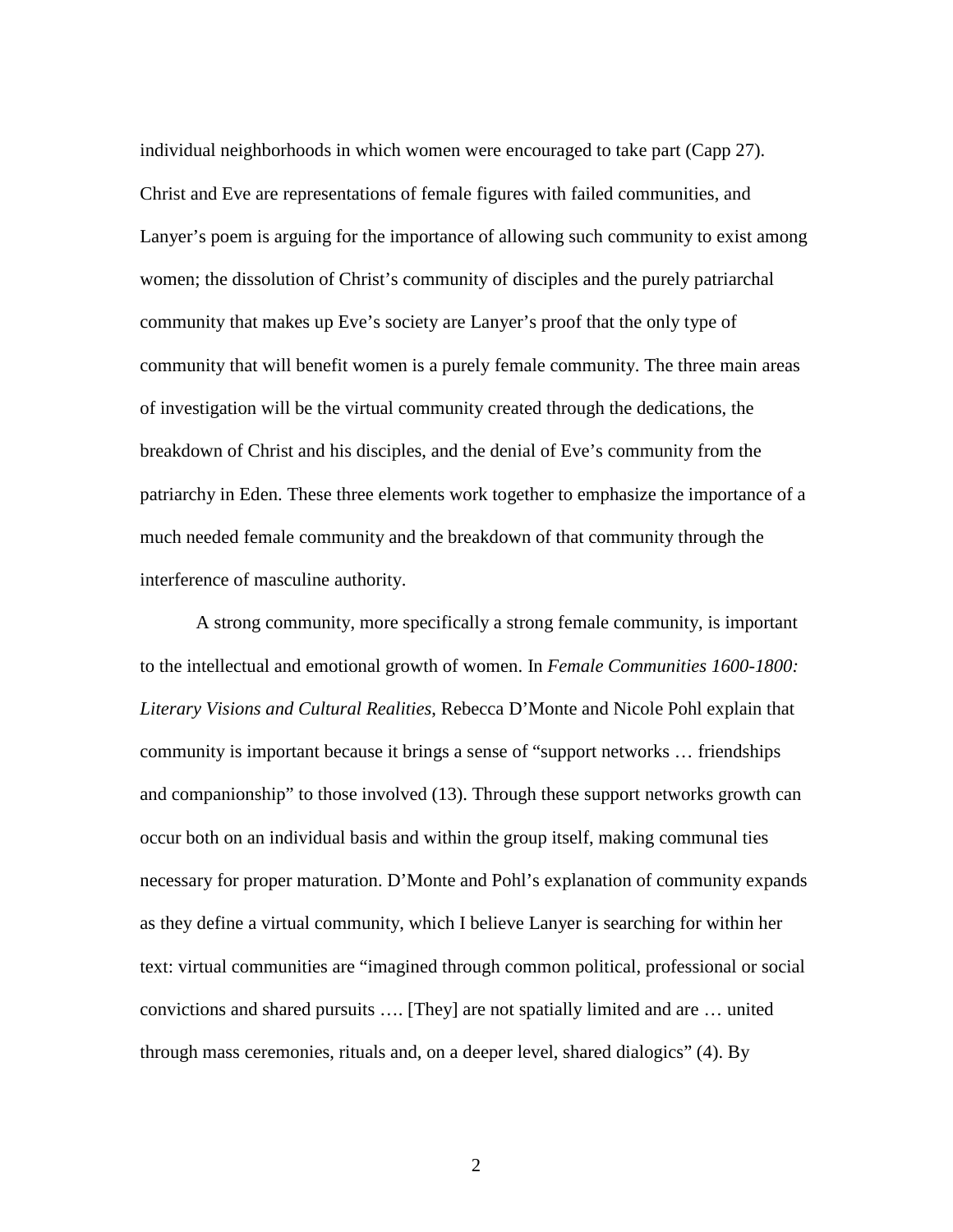structuring her poem around Biblical stories, Lanyer invites women to come together through a shared understanding so they can begin building their convictions outside of the Bible. Lanyer provides a basis for virtual community by examining society through the lens of Christian narratives.

 Discussing religion can seem, for the modern-day critic, to be a way of excluding some women from reading and understanding Lanyer's work because Christianity would become the qualification to meet in order to unite in Lanyer's community. However, *Salve Deus* is not just a religious poem, but also critiques social issues; Christianity is the lens used to analyze society, but women need not be Christians to understand, relate to, and join Lanyer's community (Bowen 277). Throughout *Salve Deus*, Lanyer switches between Christian imagery and that of classical Greek and Roman mythology. In the first dedication, Lanyer compares Queen Anne to Juno, Pallas, and Venus, and five stanzas later she introduces God, "that mightie Monarch both of heav'n and earth" (3-5. 1-45). The technique of switching between traditional Protestant Christian imagery and classical mythology is a way for Lanyer to include women of various backgrounds in her work while also showing her education. There are also scholars who believe Lanyer may have been Jewish, which would make the Christian scripture more of a veil through which to discuss social issues (Woods 5-6). Regardless of Lanyer's religious beliefs, her purpose is to draw women from all areas of society together into her virtually constructed community.

The idea of a neighborhood is also an important element to consider when looking at community and how women interact with each other in early modern England. Women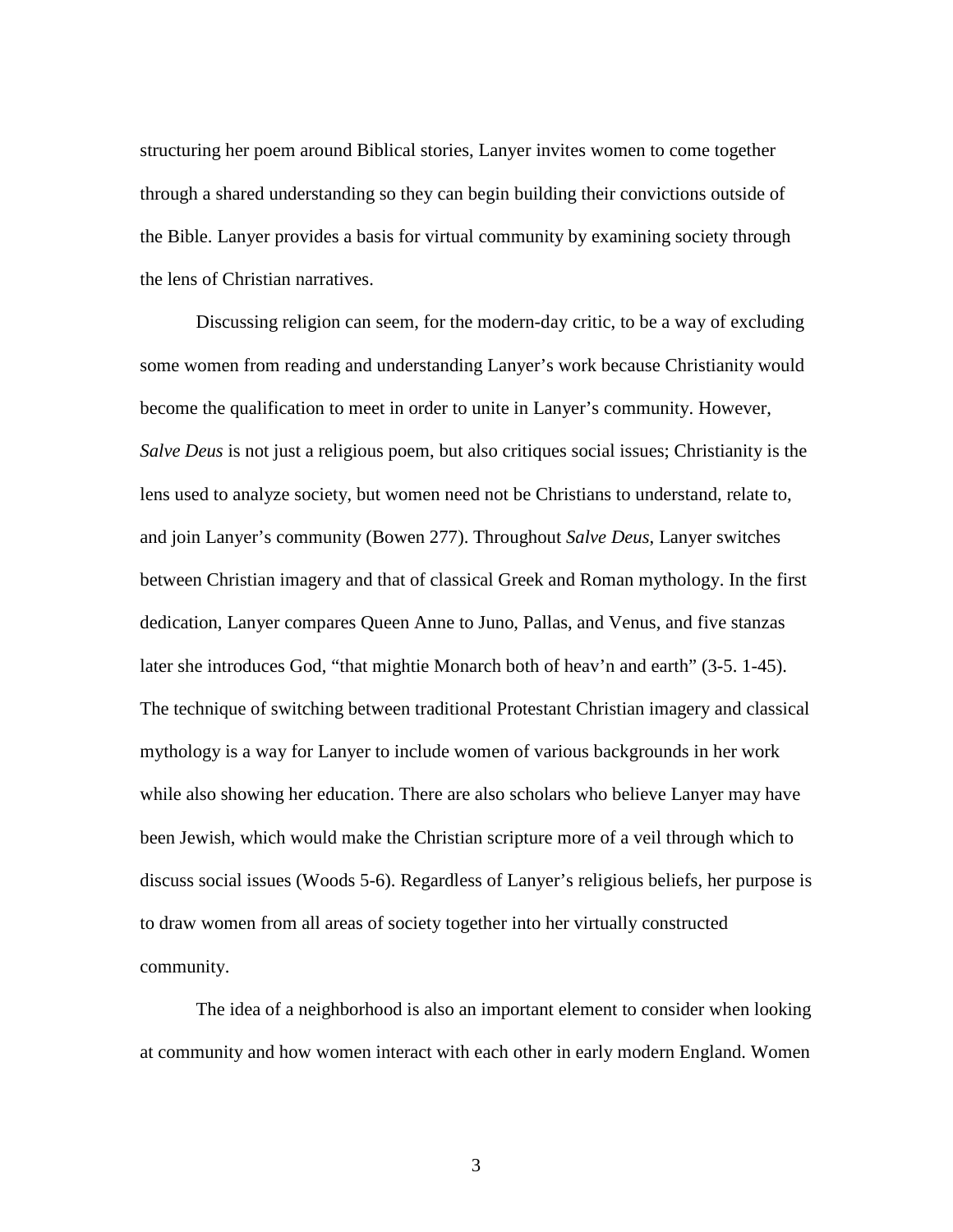during the early modern period had community within their neighborhoods, and while Lanyer does not seek to destroy the idea of a neighborhood, she does wish to expand the community women find themselves a part of. Bernard Capp explains that acting kind toward neighbors is a quality praised in women of the early modern period and he believes this interaction "gave women an active role in the wider community" (27). In this case, the wider community is the world outside of individual households. Capp effectively illustrates the importance of the neighborhood for women during the early modern period; however, there is a spatial limit to a neighborhood. A woman having close female friends is also frightening to men, so encouraging women to have a space in the neighborhood could serve to keep any community they form close to home for the purpose of monitoring their connections (Capp 50). Lanyer's desire to correct this idea that women are only allowed to maintain their community within a neighborhood comes through when she invites others to take part in reading and discussing her work during her dedicatory poems, opening up a larger outside world in which women can commune.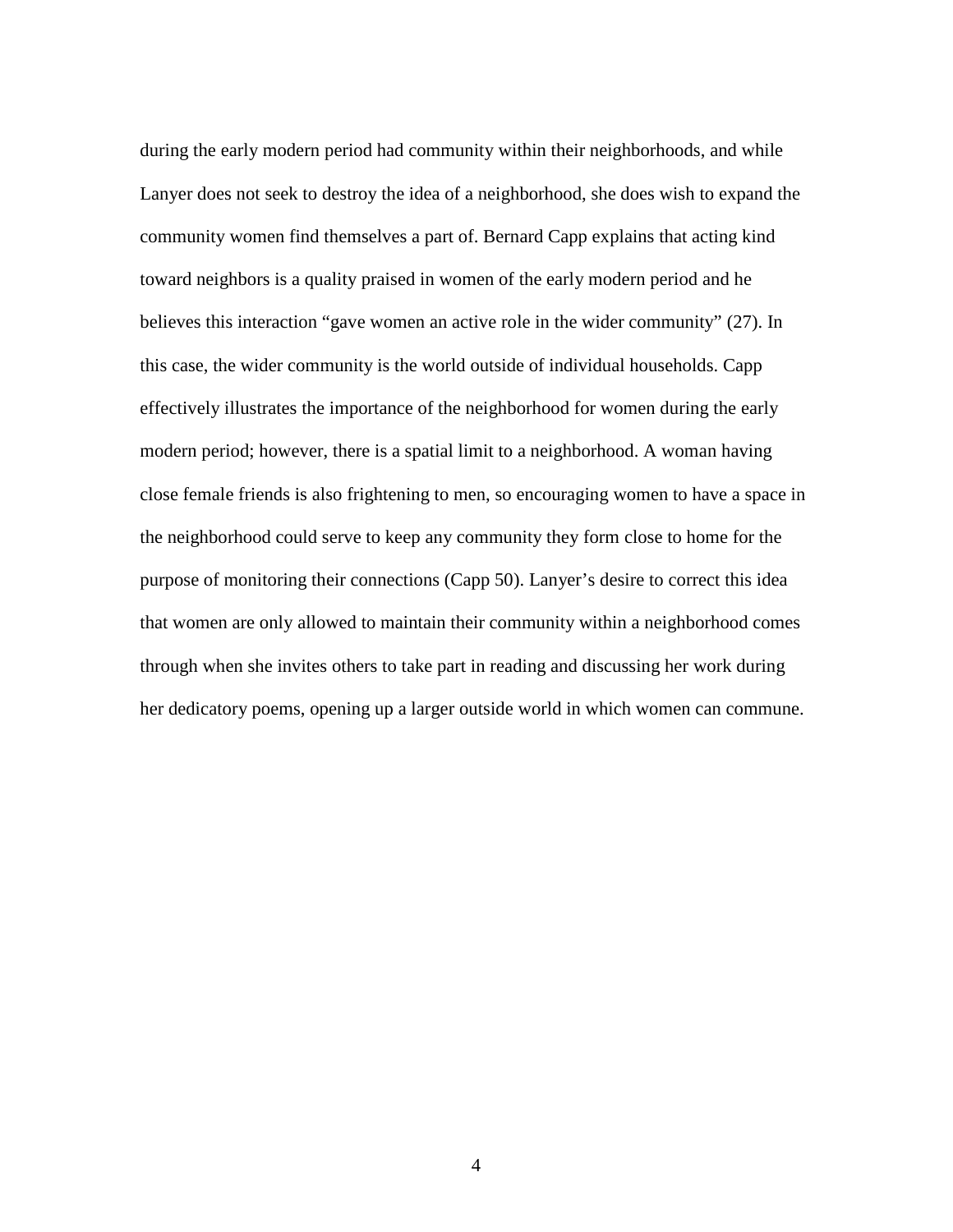## CHAPTER TWO

## LANYER'S DEDICATIONS: STRUCTURING FEMALE COMMUNITY

 Eleven dedications to female patrons and general readers make up 934 lines at the beginning of the work. Lanyer does not limit her dedications to one specific class: "Lanyer's audience was calculated to include both nobility and commoners," so her dedications could reach a larger range of women (Tinkham 67). The first dedication is aimed at Queen Anne, the highest ranking of Lanyer's addressees, but after the initial praise of the queen, the rest of her dedications cover women of all ranks, from countesses to all readers respectively. The range of these dedications illustrates that Lanyer was concerned with gathering these women together as representations of a larger community to take part in her writing and to experience her interpretation of the Passion and the Fall. Even though Lanyer does go out of her way to dedicate her work to specific individuals, she also has an address "To all vertuous Ladies in generall" which she ends by stating

> Onely by name I will bid some of those, That in true Honors seate have long bin placed, Yea even such as thou hast chiefly chose, By whom my Muse may be the better graced; Therefore, unwilling longer time to lose, I will invite some Ladies that I know, But chiefly those as thou hast graced so. (16. 85-91)

Lanyer directly invites women of higher rank to read her work through the dedicatory material, but she also wants a much wider audience, which is evident when she says "Onely by name I will bid some," indicating that though she will be calling out a few by name, her work is not limited to just these women (16. 85). Though some "have long bin placed" in a higher standing, she does not want to restrict other women from reading and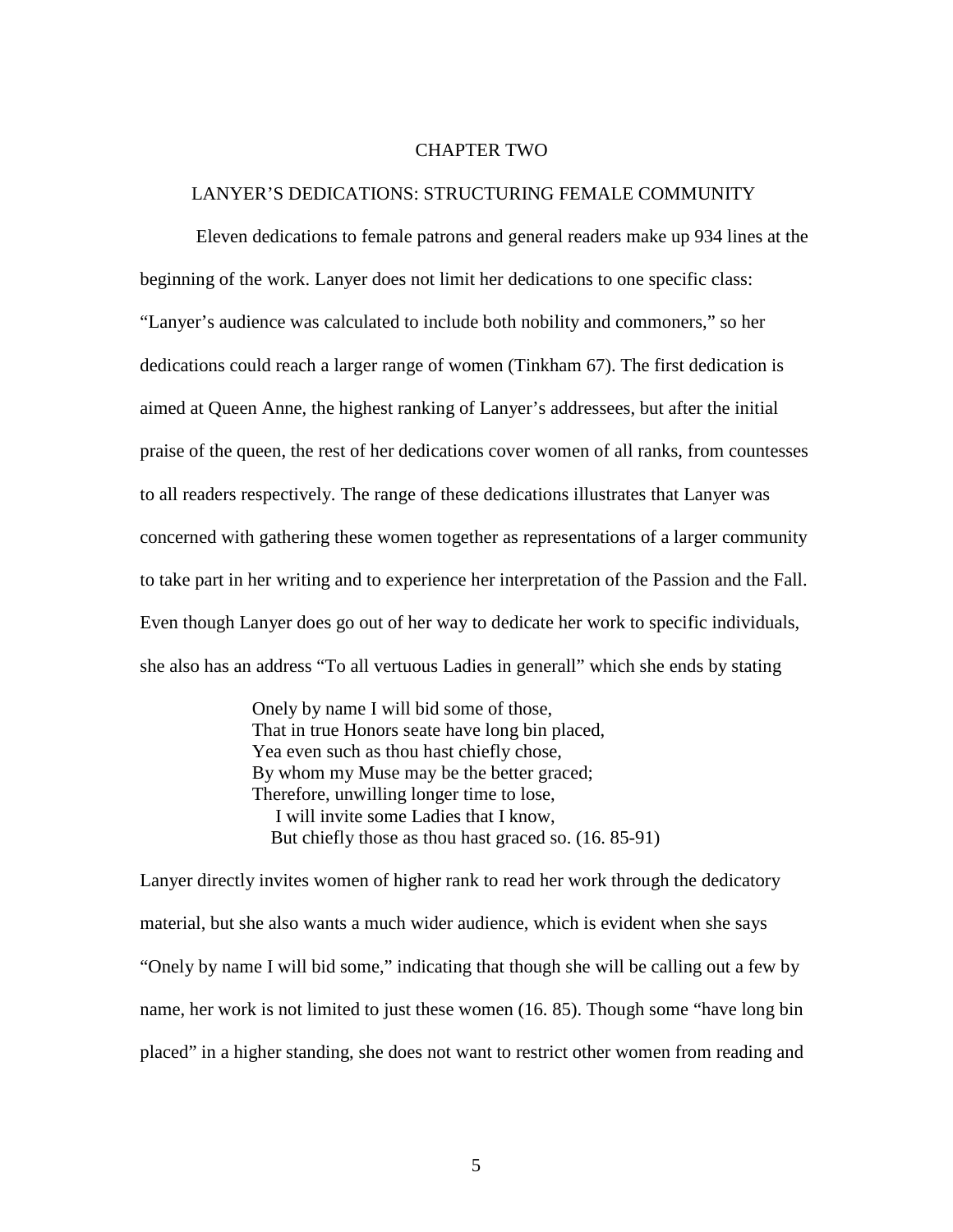accepting her work; she does not want to restrict her audience. She mentions several times that she wishes for her poem to be passed down to a younger generation, so her text can be discovered by the daughters of her addressees (Lanyer 7. 91-96; 38. 49-50). Desire for continuation of her work shows that Lanyer is most concerned with her opinions and ideals existing beyond the confines of the women to whom she directly speaks. Calling on multiple women to read her poem and hoping for her text to find its way to future generations of women causes *Salve Deus* itself to become what men feared: women gathering to discuss their ideas about the world around them.

 Categorizing all women under one definition creates tension in contemporary analysis of *Salve Deus*. Jonathan Goldberg cautions against clustering women into one category because the term "woman" is "complicated by other questions, other ways in which gendered subjects are positioned," such as class, which he believes is parallel to gender, making them inseparable and therefore making community among women who possess different class standings nearly impossible (4, 20). While Goldberg's concerns are not unfounded, I agree with D'Monte and Pohl who believe that communities "are characterized by internal diversity and incongruities," making it entirely possible for women of different class standings to come together, and allowing individuals to maintain their singular identity within the company of others. Lanyer also fights against class distinctions with her dedication "To all vertuous Ladies in generall," which implies a wider audience than just those with a title to their name. She does state in her dedication "To the Vertuous Reader" that some women "fall into so great an errour, as to speake unadvisedly against the rest of their sexe," but nowhere does she say her book is not also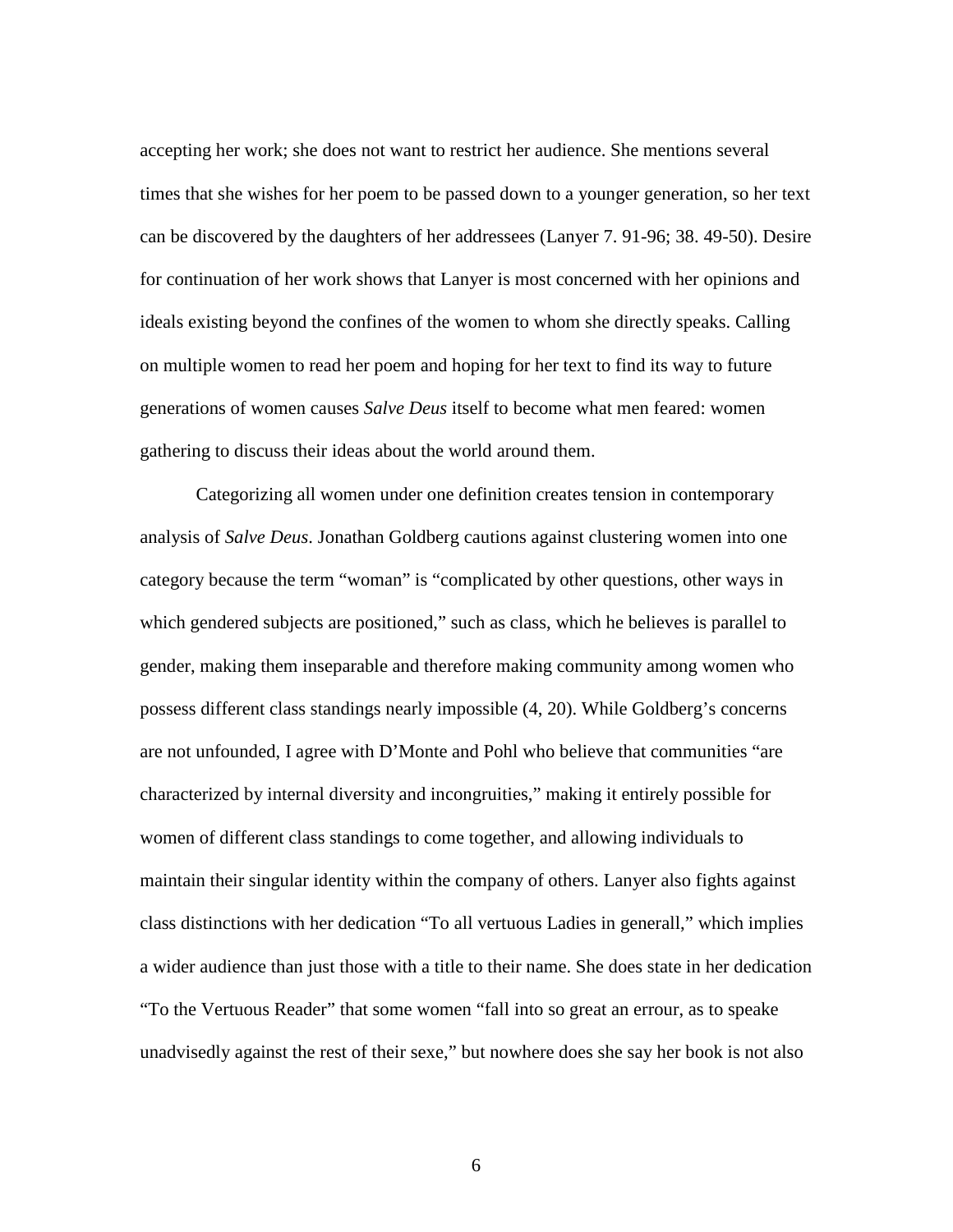for those women (Lanyer 48. 14-15). Her poem is meant to bring women together, regardless of their past or standing. Lanyer is not attempting to ignore class divisions but instead break through class divisions and create a level of understanding across her readership. She tells her female readers that they are all brides of Christ, because they all achieve the same rank once they are united through Lanyer's idea of community, here represented by Christian values.

The dedications invite the audience to read the work and then judge for themselves what they find within the lines. Many times, Lanyer refers to her work as a "wholesome feast" for her audience to take part in  $(11.9)$ . The idea of her poem becoming a feast for others to enjoy elicits a communal feel in the sense that her work is a space where others are invited to meet and achieve fellowship while taking part in intellectual conversation. Inviting them to the feast also turns her ideas into something non-threatening; her readers can choose whether or not to read and choose whether or not to take part in discussing what they find in the pages of Lanyer's work. Reaching out to specific women through her dedications is seen in a negative light by some critics who see her call for readership as an act of desperation. Su Fang Ng believes there is a "problematic status of the so-called community of good women [which] has much to do with Lanyer's negotiation of class hierarchy in the Stuart court system and her bid for patronage in a highly patriarchal world …. [and] Lanyer's need to play to a range of audiences" actually disrupts the sense of building a community (435). Rather than investigating the introductory material in such a dismissive way, I believe the dedications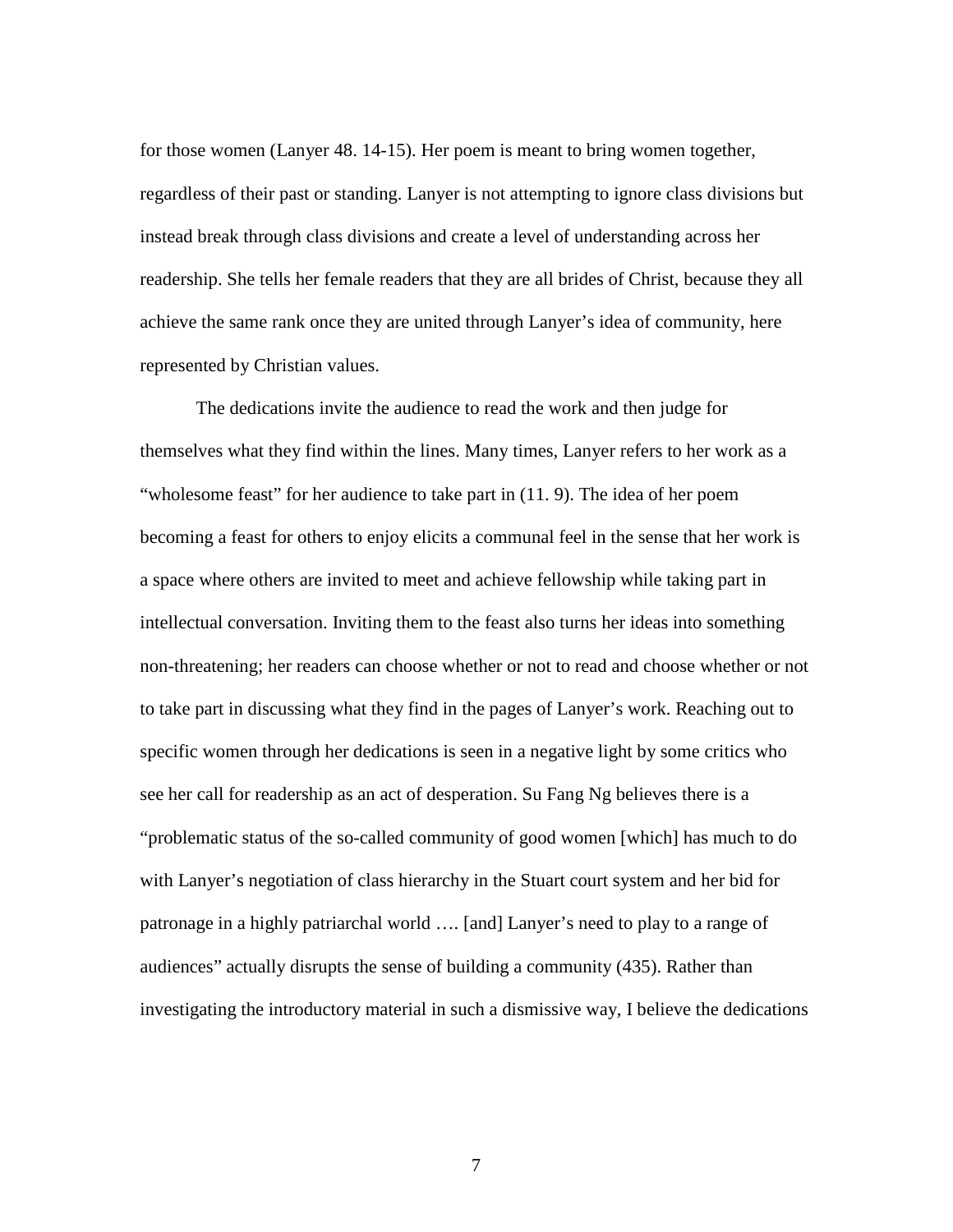demonstrate how far the community Lanyer is constructing can reach and that there are no qualifications needed in order to join.

The pursuit for patronage does need to factor into the investigation of *Salve Deus*  in order to fully comprehend the intention behind the vast number of dedications, but patronage should not be the only motive attributed to Lanyer's dedicatory material. Lanyer is the first woman to write multiple dedications to other women, meaning she is the first woman attempting to take advantage of a wider pool of possible female patrons (Bowen 283). Tina Krontiris explains that this is a unique step by Lanyer because while patronage was "offered *by* women, patronage was not open *to* them," meaning women, usually of nobility, could offer money to writers, but women writers were not expected to ask for patronage (103). Because of this sexual double standard, Lanyer's work cannot simply be viewed as begging for patrons to legitimize her desire for authorship; it is likely she understood her dedications would not breed monetary success. Mary Ellen Lamb discusses a possibility behind Lanyer's many dedications when she states that Lanyer's main point with writing was to be paid, and her many dedications serve as a type of "celebrity endorsement" to make her work marketable (43). Beginning her dedications with the praise of Queen Anne supports the idea that Lanyer could be seeking some type of famous name to influence sales; however, in opposition to Lamb's theory of the celebrity endorsement is the fact that Lanyer's use of the dedication has no direct connection to whether or not these women actually paid Lanyer or even knew her personally. Though seeking patronage could be a possibility for the dedications, Lanyer's dedications' main purpose is to create her virtual community.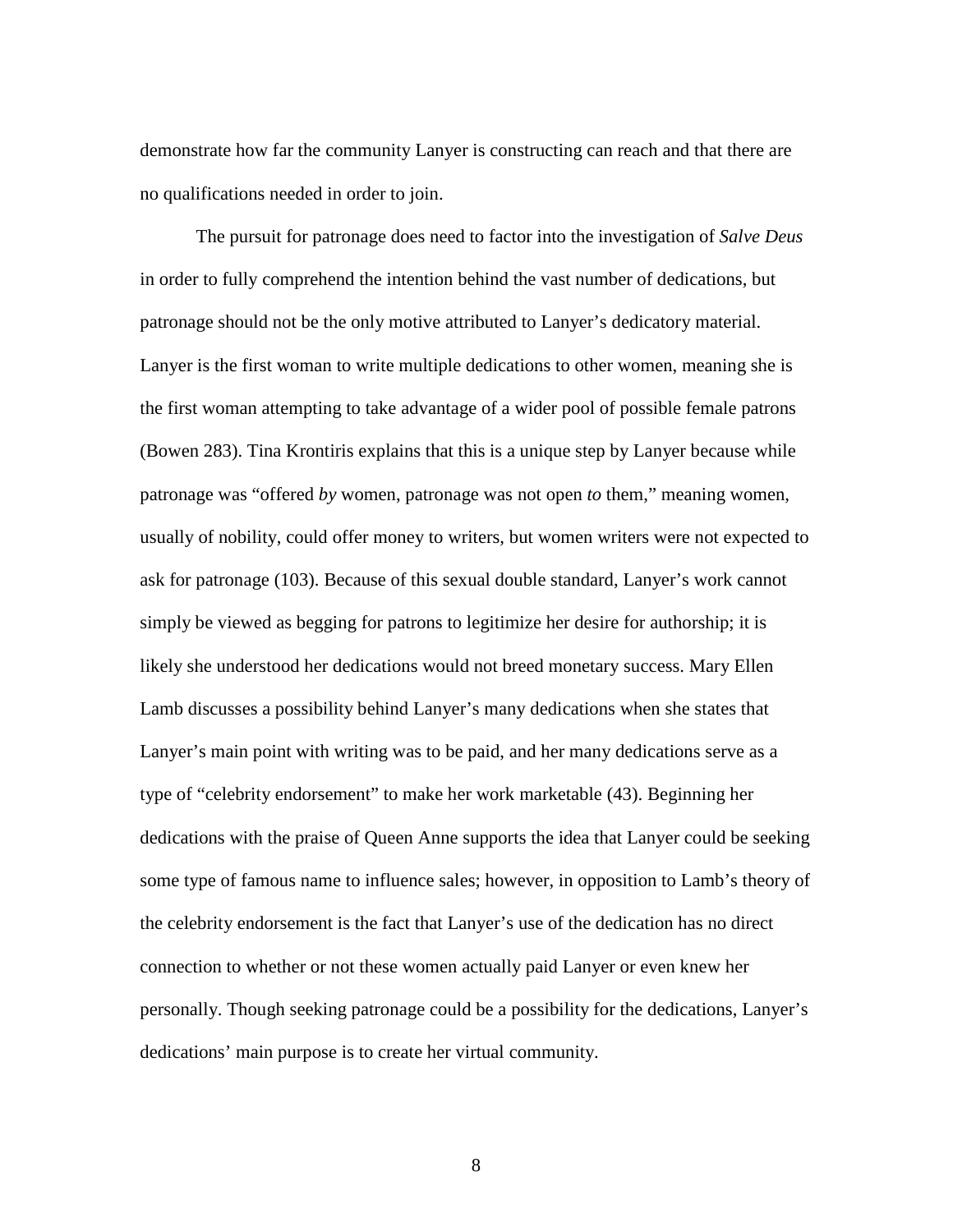Female community is important enough to Lanyer that she uses virtual community to construct an alternative to marriage. There is very little discussion of marriage in Lanyer's poem, and when there is a description of a marital union, it is a coming together of Christ and women, not men and women. Kim Walker believes this shows women to be "the 'natural' recipients of Christ's love," but that this makes heterosexual marriage "the implicit ground for suggesting women's privileged access to Christ and his wisdom" (118). Walker's idea is challenged by a feminized Christ; if Christ represents women and becomes feminized through Lanyer's writing, women's marriage to Christ is no longer an act of heterosexual matrimony. Though some scholars legitimately argue the marriage of a feminized Christ to women is indicative of homosexual desire, I would suggest it could also be a way to depict a united female community free from the restrictions of the patriarchy (Greenstadt 68). Lanyer is attempting to prove through her explanation of Christ's Passion and Eve's betrayal that "the way for women to improve their happiness in life is not by collaborating with men, but by banding together with women" and replace the "pure flame" of marriage with "one growing from a spiritual sisterhood" (Ezell 108, 118). Eve is a tragic character in *Salve Deus* because she never had the chance to build female community, and her husband, Adam, essentially condemns Eve for the knowledge she shares after he realizes God is angry with them both: Adam's greed leads him to desire to taste the fruit in order to gain the knowledge Eve achieved before him, but "He never sought her weakenesse to reprove" until he realizes God is angry at their disobedience (Lanyer 85. 801-806). The knowledge Eve shares with Adam is taken away from her by the cruelty of man, and it is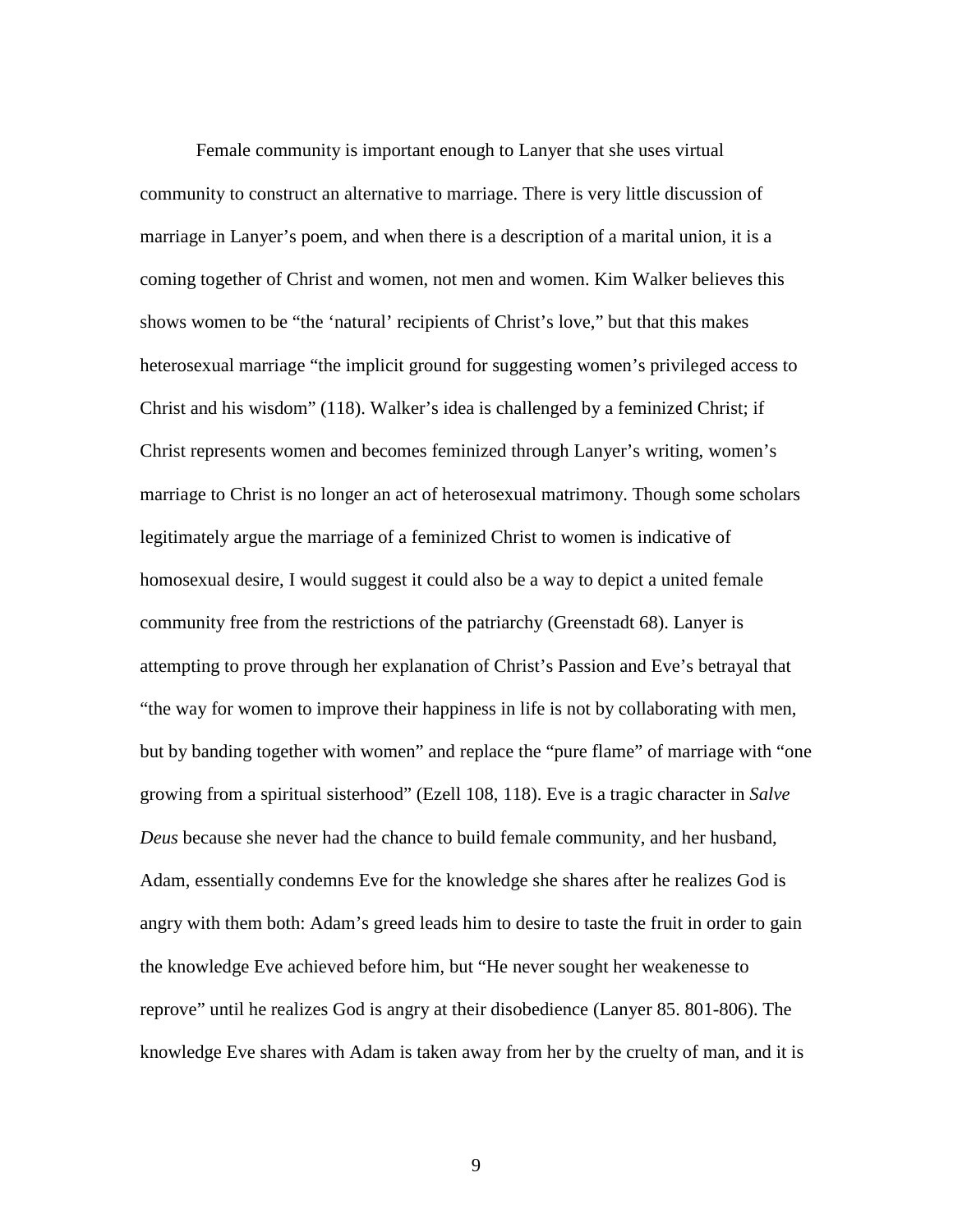this cruelty Lanyer turns away from in seeking community with other women as opposed to marital community.

 Marriage to a man is only mentioned pointedly in two areas of *Salve Deus Rex Judaeorum*. On the title page to the poem, it is written that Lanyer is the wife of Captain Alfonso Lanyer, but there is no mention of Lanyer's husband within the poem itself, not even in the dedications (Lanyer 1). In her dedication to Lady Katherine, Lanyer does spend time praising Katherine's "most honorable Lord," Thomas Howard (37. 25). Three stanzas of praise for Katherine's late husband appear at the beginning of the dedication, and may suggest that Lanyer does not separate Katherine from her husband, making him the only link Katherine has to heaven and God. However, as soon as Lanyer brings up "the King of kings," all discussion of love shifts from that of love between husband and wife to love between God and women:

> Yea, let those Ladies which do represent All beauty, wisedome, zeale, and love, Receive this jewell from *Jehova* sent, This spotlesse Lambe, this perfit patient Dove (38. 55-58)

She denounces the use of masculine authority as the only avenue to God, connecting female community directly to Christ; they are directly receiving Christ from God, "this jewell from *Jehova,*" not receiving him through an interceding party (Lanyer 38. 57). The other ladies Lanyer mentions are Katherine's daughters, so this passage is not only a continuation of the trend of asking future generations to take up her ideas and carry them further, but also a connection of a mother to her daughters in a way that will nurture their identity as women. Saying that they are "All beauty, wisedome, zeale, and love" implies that they are complete in their existence and do not require any addition to make them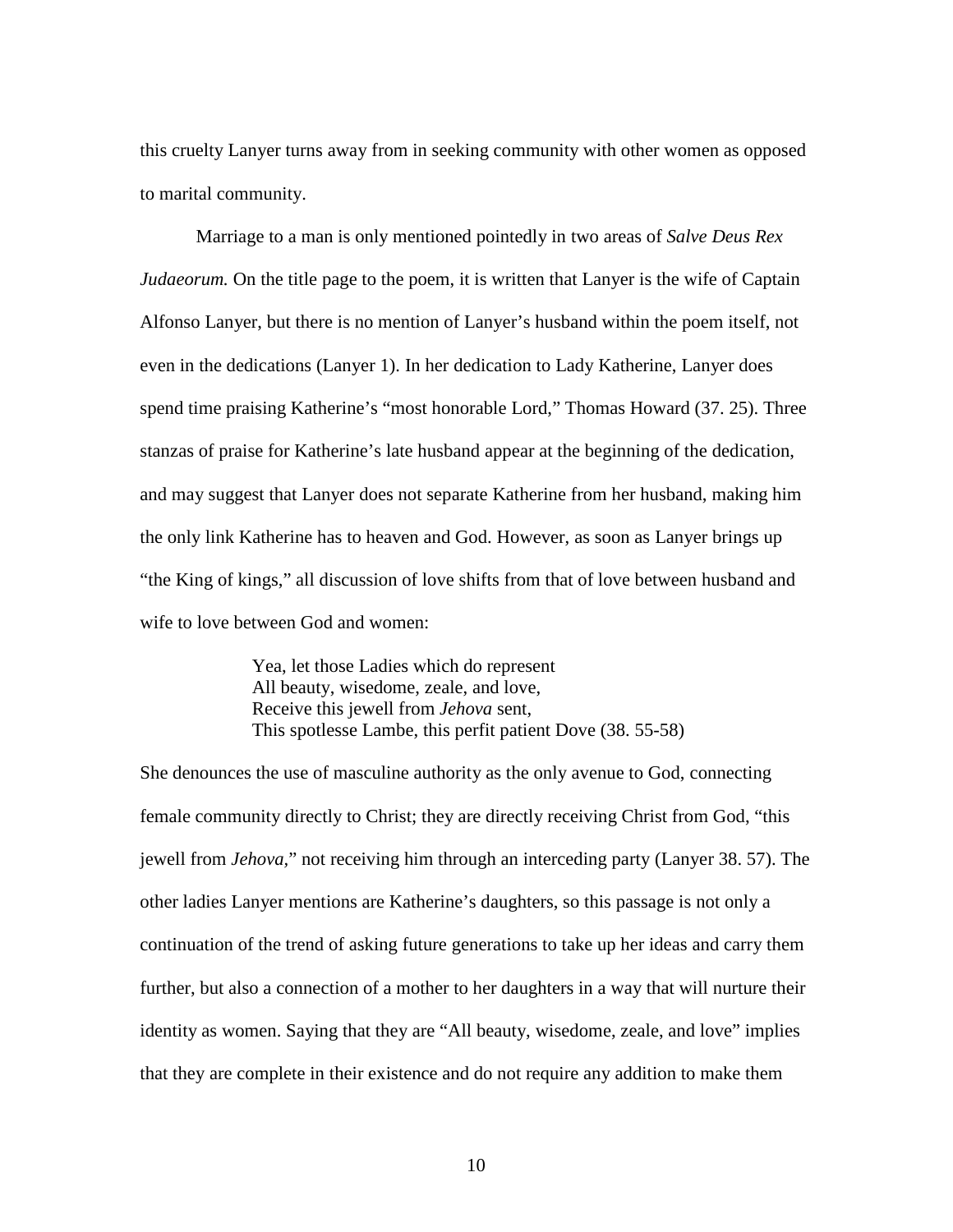whole, including that of a husband. Through this avenue, Lanyer's poem exists to bring women and their daughters closer together without the presence of a paternal head.

Masculine authority reflects itself through more than just marriage, and during Lanyer's dedication to Mary Sidney, her brother, Sir Philip Sidney, receives an equal amount of praise. Lanyer's dedication to Lady Mary is told in the form of a dream, and the first time Mary is identified, she is referred to as "Sister to valiant *Sidney*, whose cleere light / Gives light to all that tread true paths of Fame …. That beeing dead, his fame doth him survive, / Still living in the hearts of worthy men" (Lanyer 28. 138-141). At first it appears that Mary only has value in relation to her brother's writing. However, looking into Mary Sidney's life and involvement with her brother's work proves that, without Mary, Philip's fame would not have reached its height. Ultimately, Mary is responsible for ensuring her brother's place in the literary world by overseeing the publication of his work after his death. She even continues his work, creating Psalms 43- 150, finishing his project of translating the Psalms in a way that plays with how "to improve English letters" by changing the structure from basic songbook material to a poetic interpretation, manipulating "metre, imagery and lyric subjectivity" (Rienstra 112, 113). Because Mary essentially created her brother's fame, Lanyer's praise of Philip can be attributed to Mary, which Lanyer is conscious of when she writes "And farre before him [Mary] is to be esteemd / For virtue, wisedome, learning, dignity" (28. 151-152). Lanyer says Mary is esteemed before Philip which indicates that Philip is not a single entity in the literary world, and his sister is really the one who creates the image the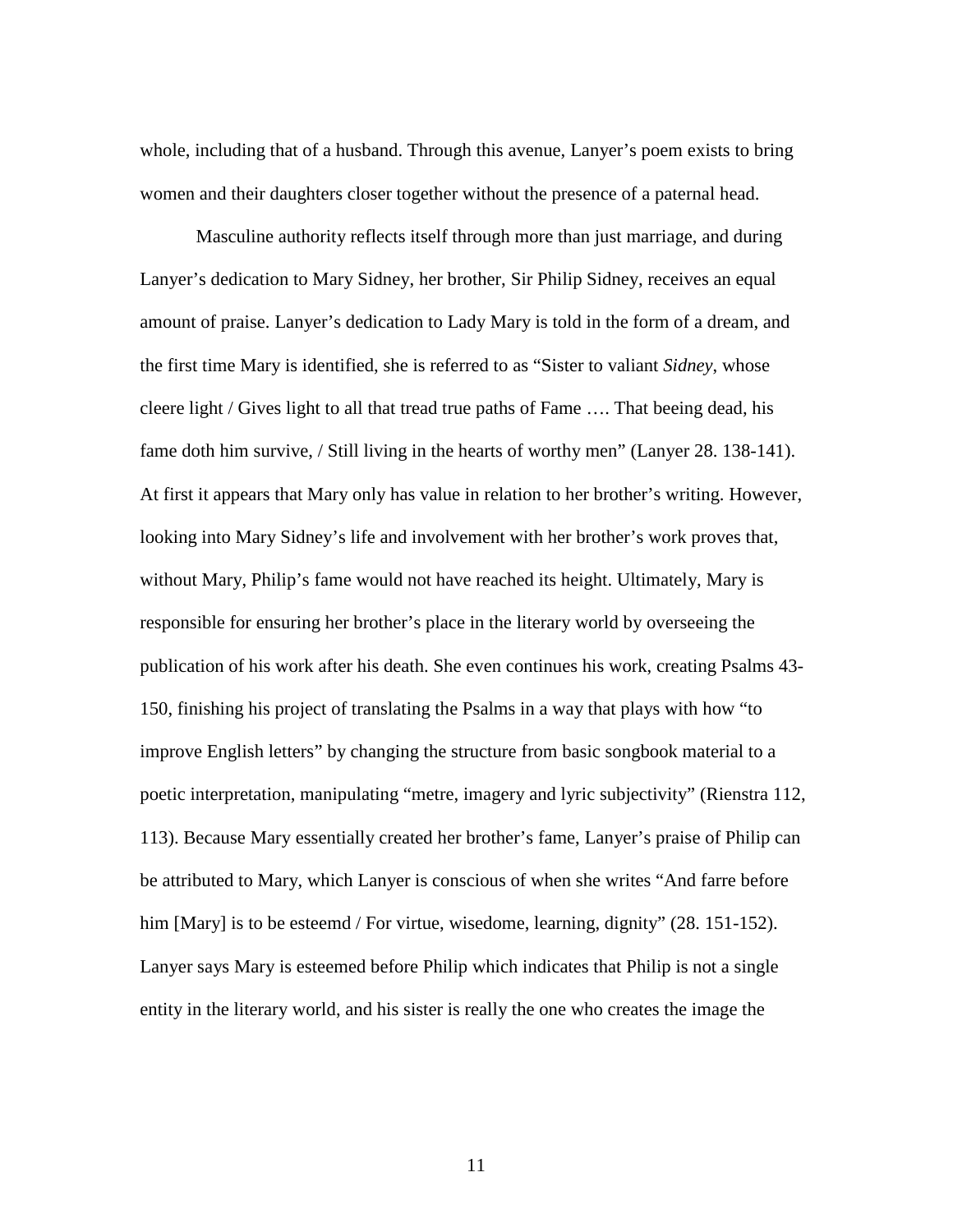public saw of him, allowing Mary to become a forerunner in the community Lanyer responds to and builds upon.

There is an awareness of Mary Sidney's role in Philip's fame in Lanyer's dedication, and recognition of Mary's own work as well, mainly focusing on the *Psalms,* which Lanyer appears to have read and gained inspiration from. Lanyer acknowledges Mary's work on the *Psalms* when she commends "Those holy Sonnets" and describes Mary's writing as highly praised, indicating Mary was an established writer by 1611 when Lanyer published *Salve Deus* (27. 121-122, 30. 198). When examining Lanyer's text, it is obvious she took after Mary, not necessarily in content, but in having a female voice interpret scripture. Debra K. Rienstra states that Sidney provided the precedent for using "the prophetic 'I'" of a woman's voice in Biblical interpretation, something that Lanyer also provides with her poem (122). Sidney's *Psalm 45: Eructavit cor meum*  demonstrates how Sidney expands on the Psalms without changing their meaning completely. Sidney's version of the Psalm is split into eight stanzas of eight lines each, creating a rhyme scheme, making it distinct from the original and establishing a new vision of the Psalm as a poem. Her version comforts and reassures the female figure:

> Brought shall they be with mirth and mariage joy And enter so the Palace of the King Then let no grief Thy mind O Queen annoy Nor parents left Thy sadd remembrance sting Instead of Parents Children Thou shalt bring Of partag'd earth the King and Lords to be My self Thy name in lasting verse will sing The World shall make no end of thanks to Thee. (Sidney 55. 57-64)

Sidney adopts a motherly tone as she speaks directly to the young woman in the Psalm, acknowledging that there is a possibility the queen would feel grief on leaving her parents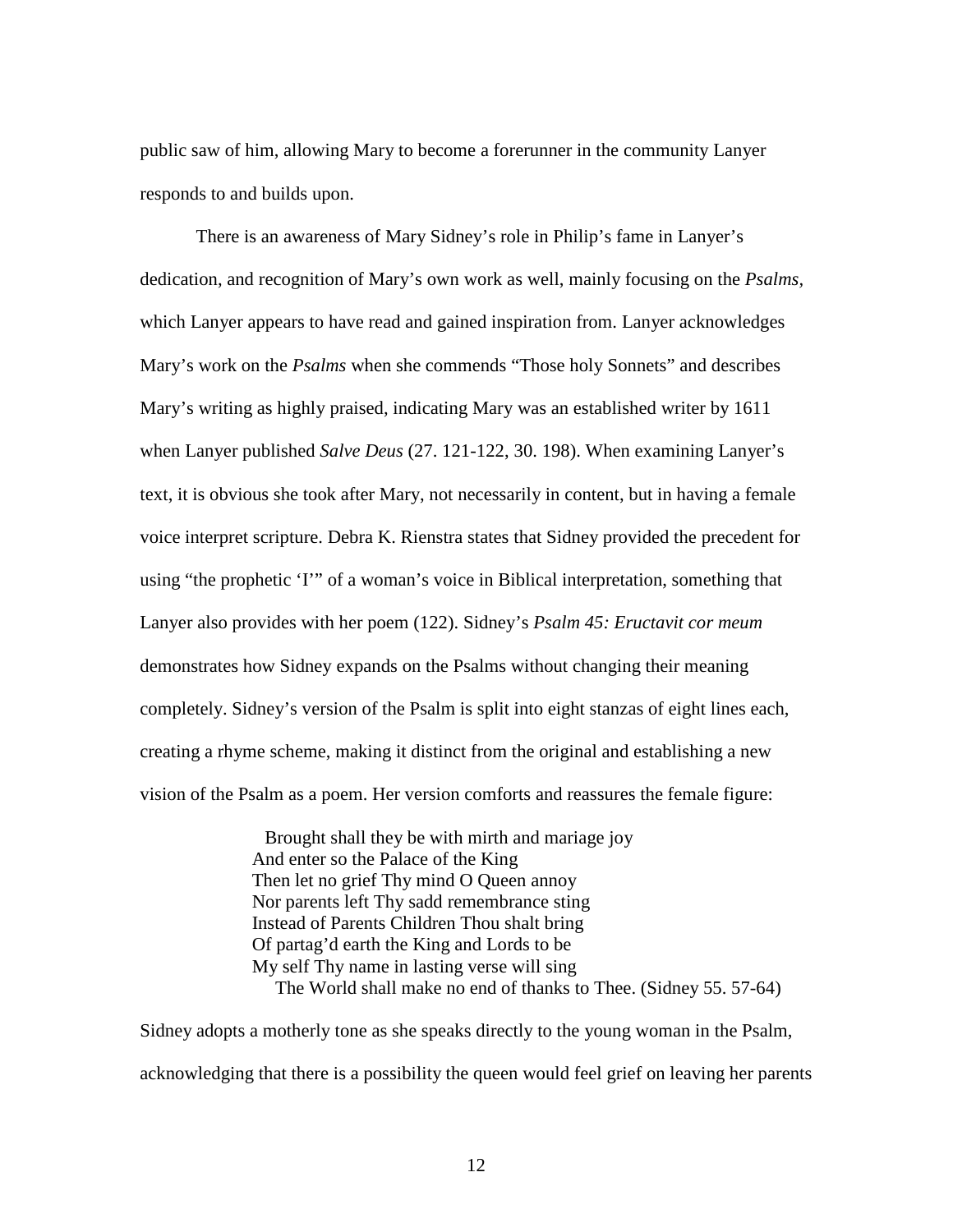and joining with a man in marriage, a possibility the original text does not recognize. The Bible does not comfort the queen, as Sidney does when she implores her not to cry, but rather just instructs the young woman to feel "joy and gladness" as she enters the house of her new husband (*The Geneva Bible* Psalm 45.15). Sidney's promise from one woman to another that she will continue to praise her subject throughout the years holds significance because she promises to write not only to make the woman famous, but also to bolster female community by passing on the name of a woman in history who potentially had a great impact on her world. *Salve Deus* reflects Sidney's example of female interjection in Biblical text, though Lanyer's poem does go further with reinterpretation.

As women in early modern England, Sidney and Lanyer most likely had daily interactions with the Bible. Living in Protestant England meant devotional books and commonplace books would be available to women to help them during their Bible study (Molekamp 3). Some of these books were written by women, and such companions helped encourage biblical female community. However, most of these biblical aids focused on private reading for women, so even though the texts were written with a type of community in mind, it is then up to women in isolation to take in the words and synthesize the material (Molekamp 84). Sidney takes reading the Bible and producing a devotional book a step further when she imagines the Psalms through a female voice; Lanyer then takes interpretation to another level when she invites others to read and then discuss her work with her. By opening up an avenue of communication from the reader back to the writer of the document, Lanyer extends virtual female community outside that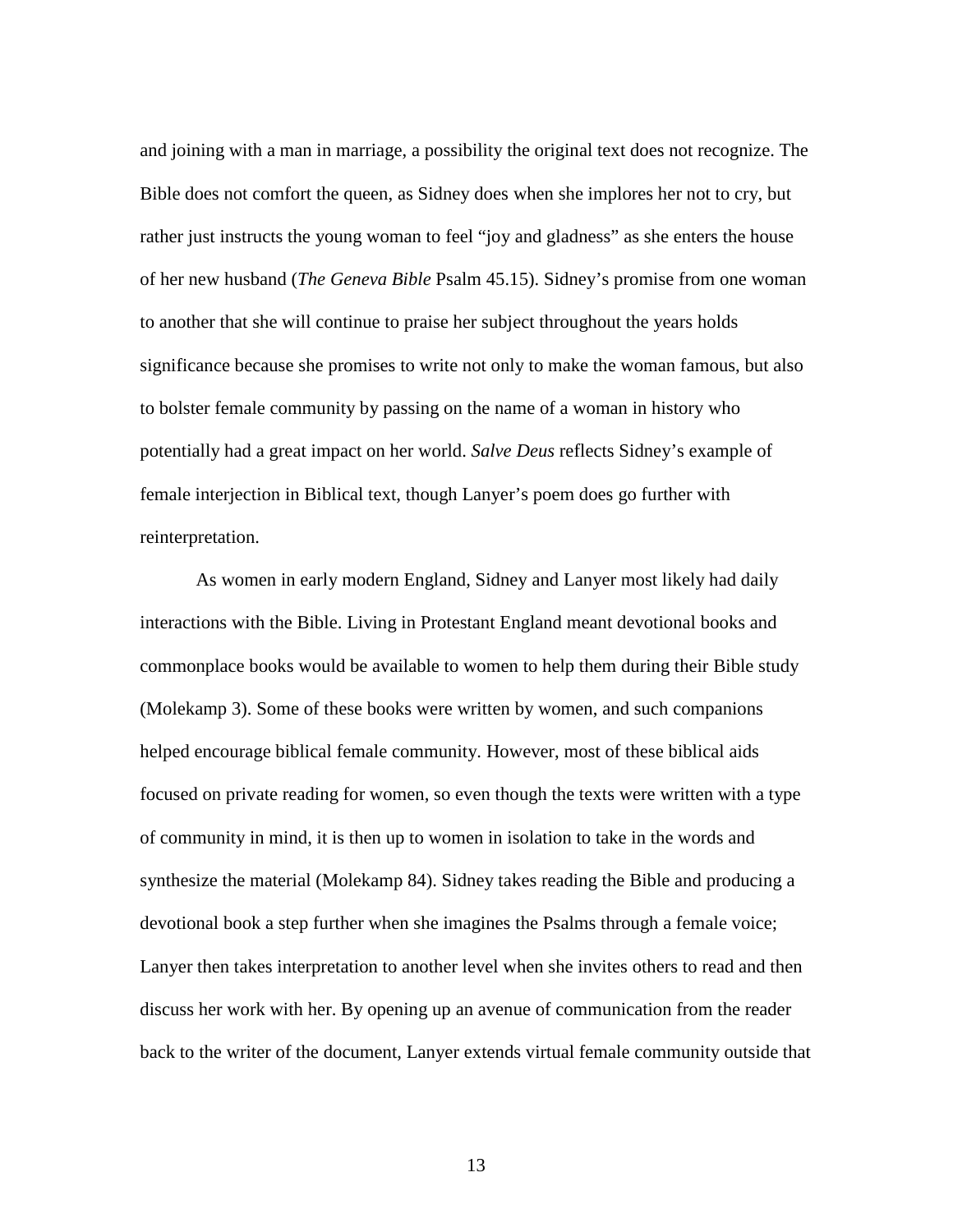of private Bible study, or Bible study with multiple individuals, because she allows women to have the opportunity to talk back to her, not just read and absorb what she says without question.

The final dedication, "To the Vertuous Reader," is a general address to all readers and is where Lanyer begins the argument that will take shape throughout her poem: "As also in respect it please our Lord and Saviour Jesus Christ, without the assistance of man, beeing free from originall and all other sinnes, from the time of his conception, till the houre of his death, to be begotten of a woman, borne of a woman, nourished of a woman, obedient to a woman" (Lanyer 48-49. 40-45). To argue that women deserve community that is not dictated by men, Lanyer highlights that the most iconic images for Christian faith are surrounded by women: the birth of Christ and his crucifixion. "To the Vertuous Reader" is not gendered specifically toward women, but Lanyer's text is still seen "to be motivated by misogynist disparagement of women …. [presenting] a single-minded, fervent argument for the importance of women's virtue" (Beilin 180). *Salve Deus* returns to this sentiment throughout the poem as Lanyer builds her argument that women were not ignored or persecuted by Christ, so women do not deserve to be denied community or suffer persecution by men in social and religious settings.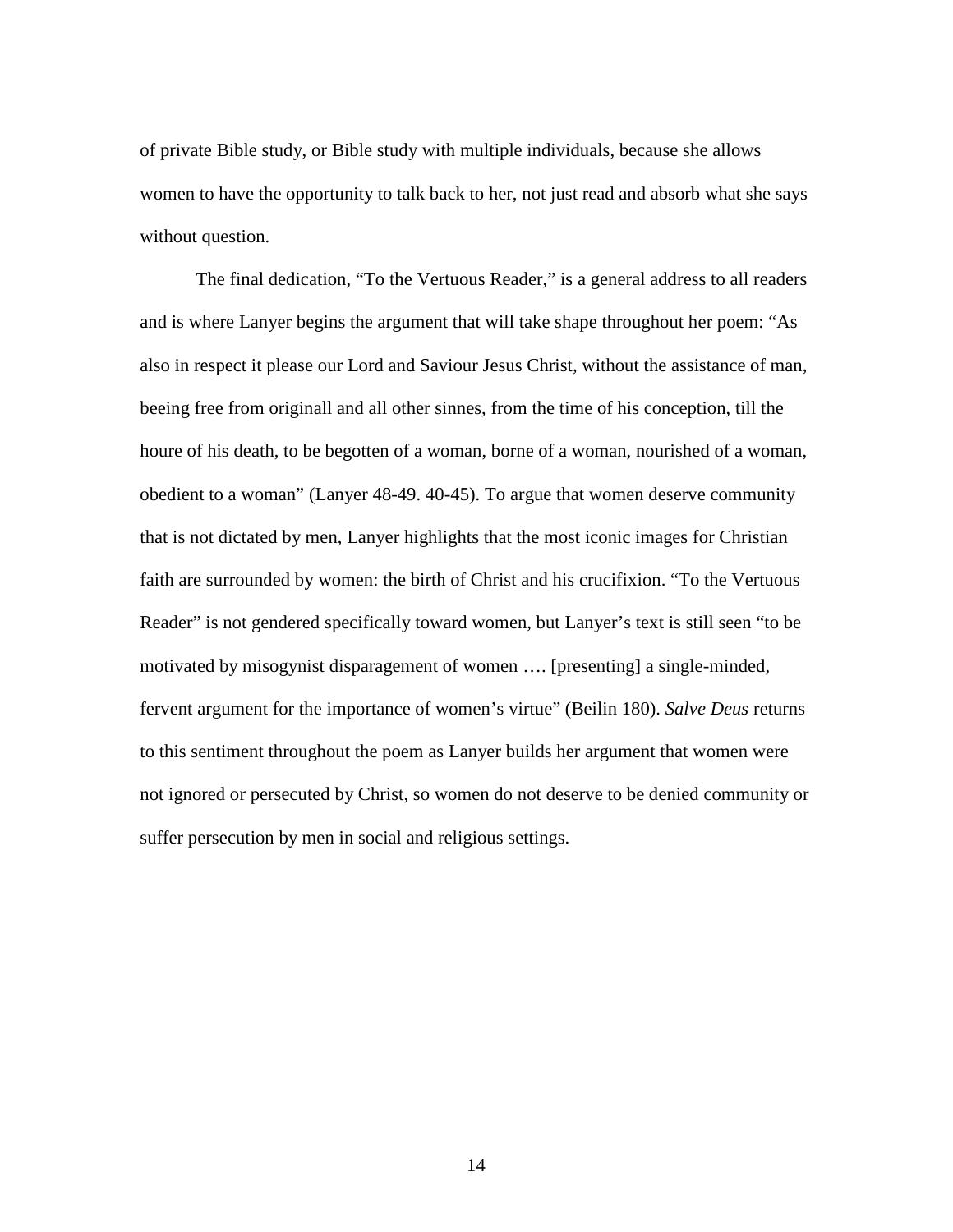## CHAPTER THREE

#### THE BREAKDOWN OF CHRIST'S COMMUNITY

As she progresses into the main body of the poem, Lanyer begins out of the chronological order recorded in the Bible and first describes the Passion of Christ, not the Creation story. Beginning her interpretation with Jesus instead of Eve builds her credibility as a writer because of the authority Christ holds in religious circles as the Christian savior. She goes to great lengths to explain that the interpretation she delivers came to her through God so she will say nothing more than what he wills her to (64. 297- 304). By qualifying that she received her information from God, she defends any radical views within her text: if God said the things she is writing, it makes her writing feel less threatening to readers. She now has the freedom to expand on how Christ takes on feminine traits in and embodies the struggle for female community. Lanyer combats the argument against women forming strong friendships by using Christ to represent a woman with access to a wide community.

The word choices Lanyer makes in her text specifically places patriarchal prescriptions for female virtues onto Christ, a technique used to transform Christ into a woman through language so he can become a representation of Lanyer's female readers. Throughout the Passion section, Lanyer uses terms to describe Christ's character that could very well be from a prescriptive text for women: "He plainely shewed that his own profession / Was virtue, patience, grace, love, piety" (Lanyer 92. 957-958). Using words that are generally associated with women to describe Christ is "a crucial element of the relationship between women and Christ, and … it bears fruit in the special position Christ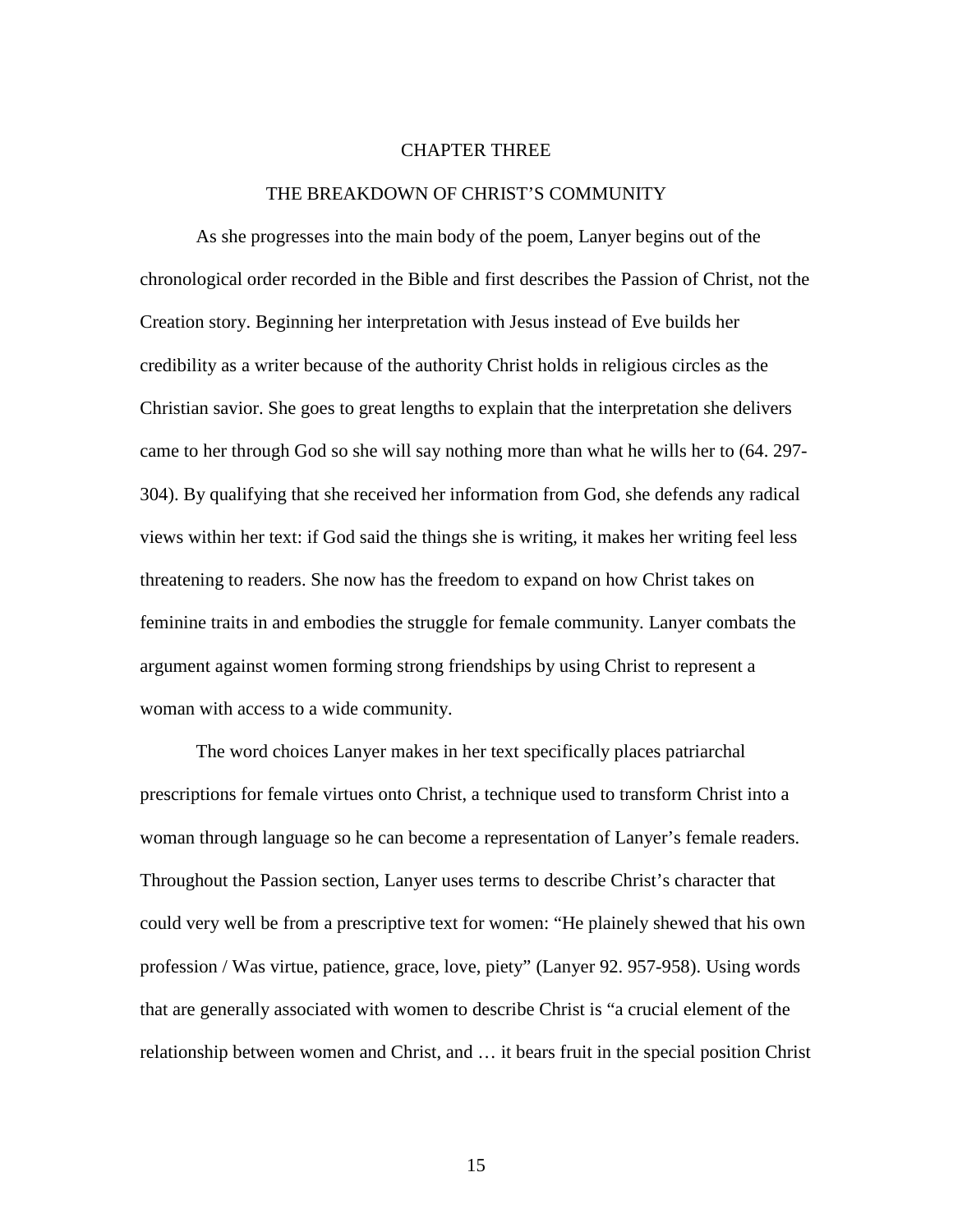afforded (and affords) women" (Hodgson 106). Lanyer illustrates a bond between Christ and women to show the parallel in suffering, a practice which goes as far back as the middle ages (Krontiris 117). Lanyer also uses the struggles of Christ in a way that renders them interchangeable with the struggles of women. When investigating Christ's final hours, Lanyer ponders "what could comfort then thy troubled Minde, / When Heaven and Earth were both against thee bent? / And thou no hope, no ease, no rest could'st finde" (70. 433-435). Lanyer does not openly say at any point that women suffer as Christ suffered; however, her language implies that, just as women in her time struggled to have a place in a patriarchal society, Christ also suffered at the hands of men. Other stanzas go further with the idea that Christ represents women when Lanyer mentions that there was no comfort for Christ in religious leaders or lawmen (73. 489-496). An audience of women reading Lanyer does not have to stretch far to align themselves with the idea of being held back by men and religion in their own way. Lanyer takes the perfection classically attributed to Christ and subtly applies patriarchal language to his character to create a female savior, allowing women to have a representative in the Bible other than Eve. Such a technique opens a space for women in the Bible by reconstructing a wellknown masculine presence into a symbol of female community that goes beyond that of a neighborhood because Christ's power extends to unite, in the case of Lanyer's poem, all women who choose to receive her message.

The very meek, feminine Christ Lanyer portrays is drastically different from the Christ seen around sixty years later in John Milton's *Paradise Lost*. Milton's Christ is more masculine and battle ready than Lanyer's docile figure. The main difference in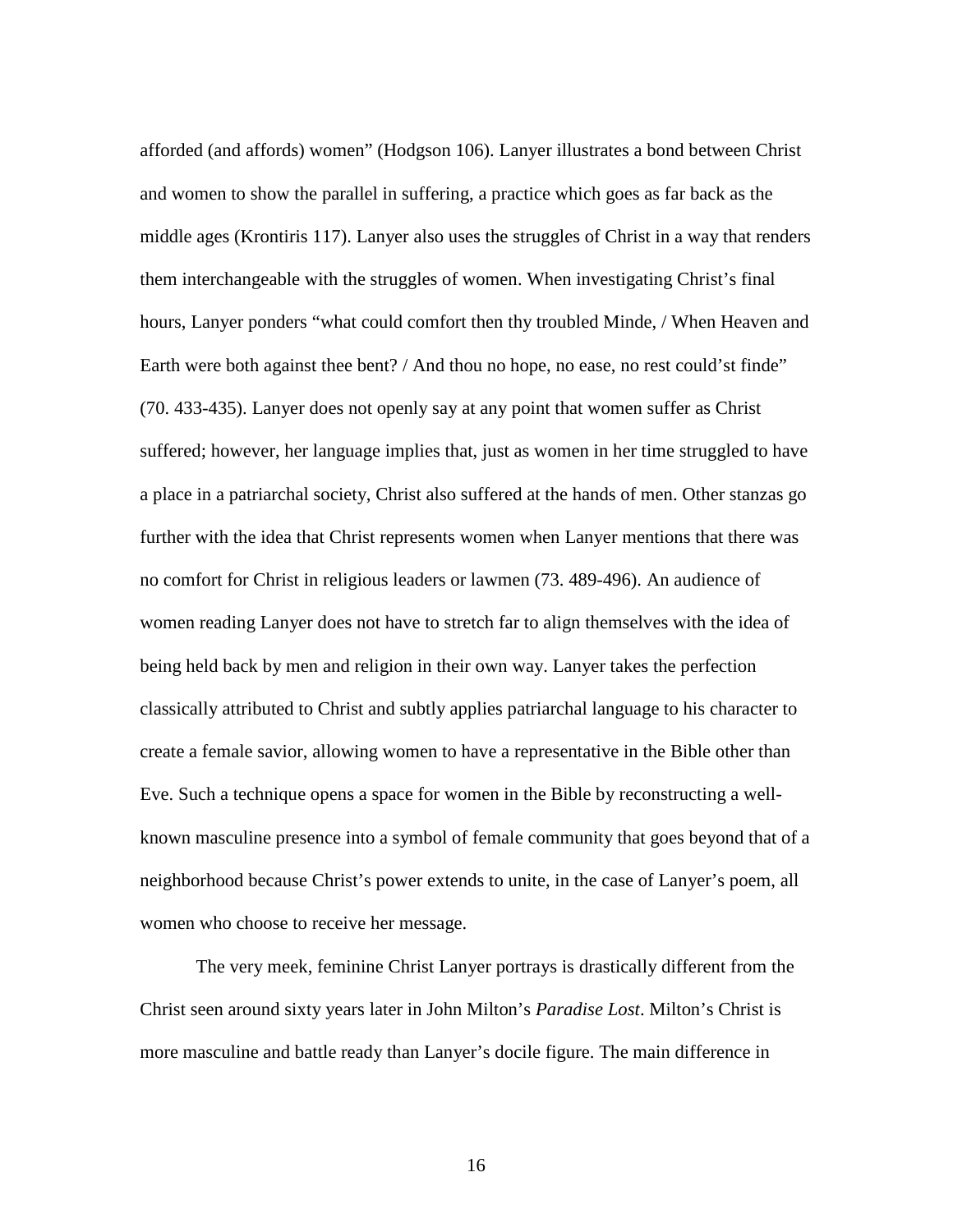depictions of Christ could stem from the fact that Lanyer is a woman writing a character, a savior who is loving and soft, to whom she wants women to relate themselves. As a man writing an epic poem, Milton depicts a Christ who is authoritative and overtly masculine, explaining how after the resurrection he will "ruin all [his] foes-- / Death last, and with his carcas glut the grave" (3. 258-259). Lanyer's Christ is not shown so violently ending death, but taming it to save the souls of his believers (103. 1222). Another major difference is that Milton's Christ is given room to speak for himself directly while Lanyer's Christ never actually speaks in *Salve Deus* (Walker 121). Christ's lack of voice in Lanyer's poem is another way to communicate his meek, humble nature, and also speaks to the authority of Lanyer as a narrator; she never lets the story stray outside of her own control. As a representation of women, Christ in *Salve Deus* assumes a role that is not threatening to female readers.

Lanyer presents her argument for why community is Biblically sanctioned through the way she shows Christ interacting with his disciples, an aspect of the poem critics do not focus on. Lanyer's initial descriptions of the apostles with their leader shows that there is communal support within their society. Lanyer describes Jesus pulling aside members of his disciples for the purpose of having council and "He gave them leave his sorows to discusse, / His deepest griefes, he did not scorne to showe / These three deere friends, so much he did intrust" (67. 371-74). By showing Jesus seeking help from his closest friends, Lanyer is indicating that having community is something affirmed by God, and since he becomes the representation of women in her poem, Jesus is the proof that women deserve community. Christ is shown pulling aside select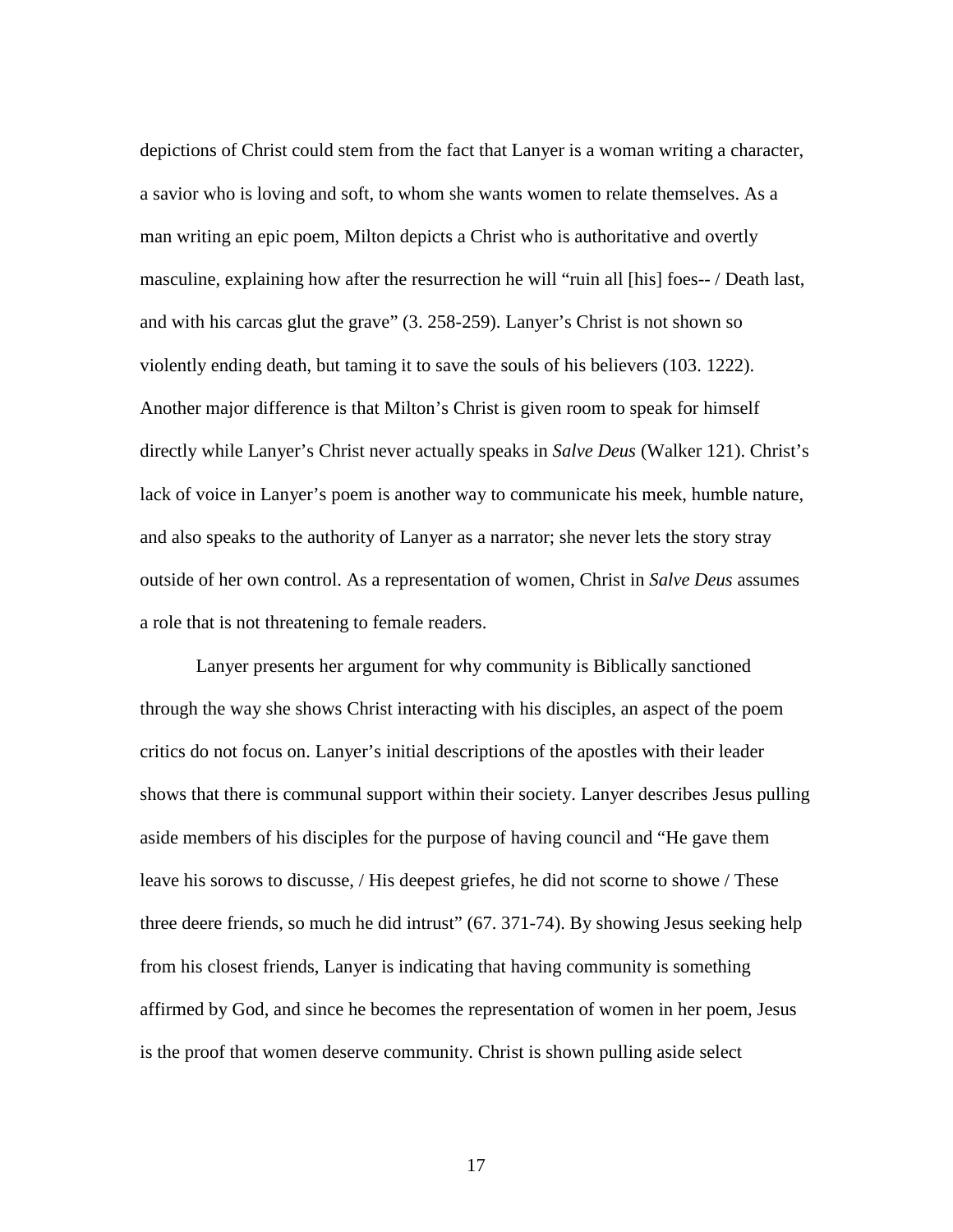members of his community to speak with them about his fears: "None were admitted with their Lord to goe, / But Peter, and the sonnes of Zebed'us" (Lanyer 67. 369-370). Lanyer uses Christ to show the freedom of confiding in a few while still having the option of a much larger group; she argues for the need of close interaction in a neighborhood while still having the access to a wider community.

The disciples are a masculine community gathered around the feminized Christ, but as Lanyer moves further into the story of the crucifixion, the disciples become an example of what happens when that type of community breaks down due to patriarchal authority. Christ, a feminine figure, cannot be sustained by a community that is dominantly male, even if Christ is at the head. The moment of betrayal and ultimate community upheaval comes when Judas hands Christ over. Here, the feminized Christ is betrayed by man, showing that even a community formed with men who are sympathetic to women leading community cannot overcome the outside force of the patriarchy.

 Because *Salve Deus* focuses on the Passion, not the resurrection, the disciples are never able to re-form their community once it is destroyed. When Christ is removed as the head of his community the disciples fall into turmoil, and "do like men, when dangers overtake them," and flee from the soldiers who come to take Christ away (Lanyer 78. 629-632). Within this confusion, Lanyer makes it clear that even though the disciples are an example of community, they are flawed as men because they do not stand with their leader. From this point on in the poem, the focus is no longer on Christ's interaction with his male disciples. Lanyer shifts to discussing his final moments and the "Most blessed daughters of Jerusalem" who suffer while watching their savior die (Lanyer 93. 985).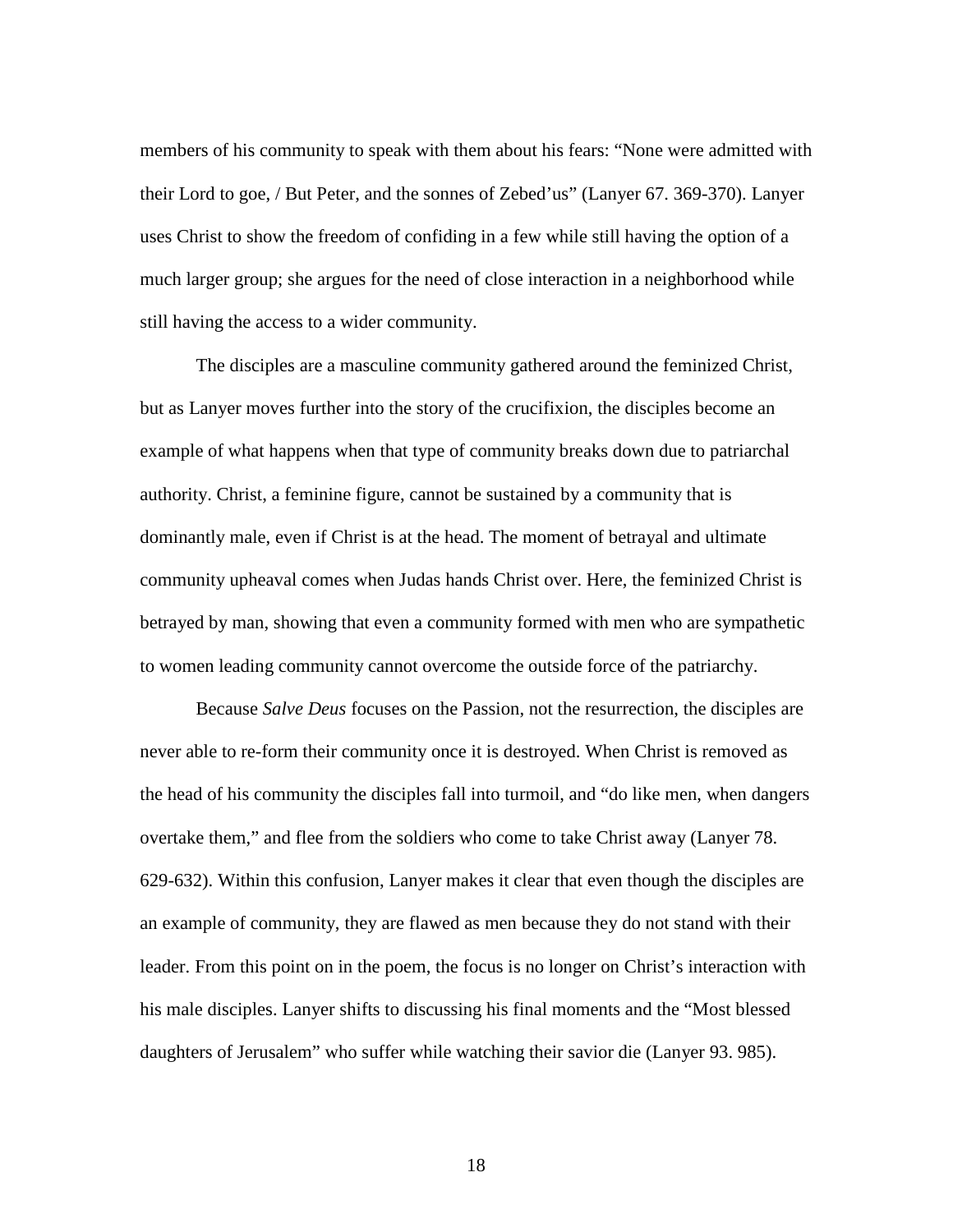These women are described by Lanyer as the only people who "Did moove their Lord [Christ] … / To take compassion, turne about, and speake" when he would not speak to any of the men who questioned him (93. 981-982). The daughters of Jerusalem are mentioned in the Bible, and in her commentary for the Gospel of Mark*,* Elizabeth Struthers Malbon says that Mark emphasizes that the male followers were missing from the death of Christ while only the female followers remained, proving that the description of the scene in Lanyer's work is taken directly from the source she interprets (491). Christ's reaction to the women seems to lend them strength as they become the only ones who actively try to stop the crucifixion:

> Poore women seeing how much [men] did transgresse, By teares, by sighes, by cries intreat, may prove, What may be done among the thichest presse, They labor still these tyrants hearts to move; In pitie and compassion to forebeare This whipping, spurning, tearing of his haire. (Lanyer 94. 993-1000)

 These women who see Christ suffering take the place of the original disciples to attempt a rescue of Christ, while the disciples are absent from the crucifixion entirely. Lanyer's point is to portray the strength of an actual female community after the disciples' community breaks down. The daughters of Jerusalem stand as the example that Biblically it is women who step forward with their strong support system in an attempt to lend aid, unlike male community. Though the daughters of Jerusalem ultimately fail in trying to put a stop to the crucifixion, their presence in Lanyer's poem argue that female community is the only form of community strong enough to withstand hardships.

One problematic element in Lanyer's depiction of Christ advocating for women is that Jesus, no matter the type of language attributed to him, is biologically male, meaning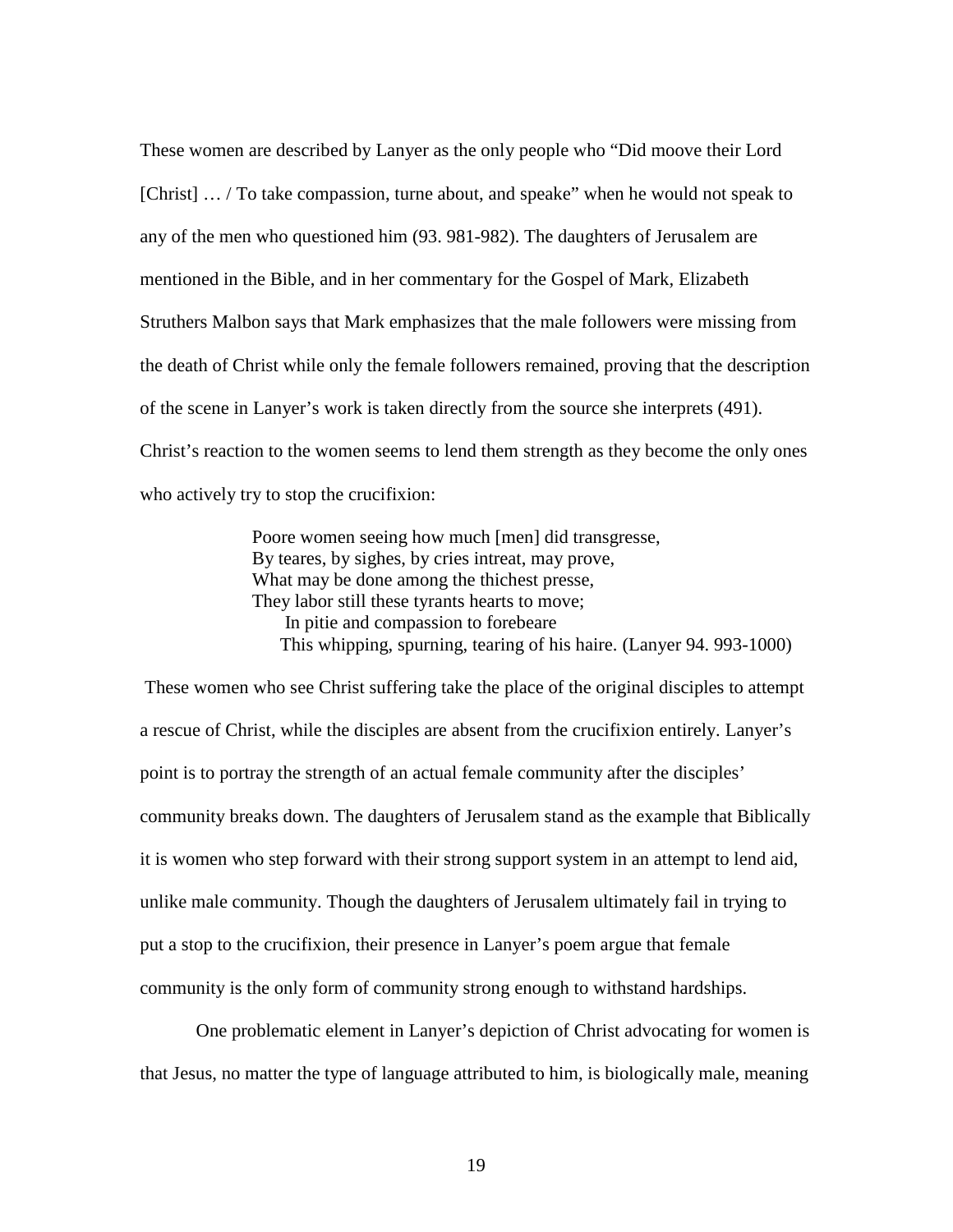that it is not a woman that ultimately serves to argue for female community in the representation Lanyer creates because a woman would not have the same power. The idea that it must be someone from outside the minority group that steps in to save women, some believe, shows weakness in Lanyer because though she is "often adept in subverting patriarchal discourse about women, at times [Lanyer] becomes enmeshed in it" (Ng 440). However, though Christ as a man saves women in Lanyer's poem, the adherence to patriarchal views does not mean Lanyer holds onto the idea of women needing to be subservient. Elaine Beilin suggests that these moments of returning to what may be perceived as patriarchal constraints and women "acknowledging [their] traditional place" are actually meant to suggest "a redefinition of the importance and domain of the feminine virtues. Thus, chastity and humility are not merely the attributes of a weak woman, but more precisely, those of a good Christian" (xv). There is also the idea that Christ was fully human and fully God, meaning that his human self is classified as male, but his godly self has gendered flexibility within the human ideas of sexuality. Though male by birth, Christ also has feminine attributes, allowing him the role of female advocate for Lanyer's purpose.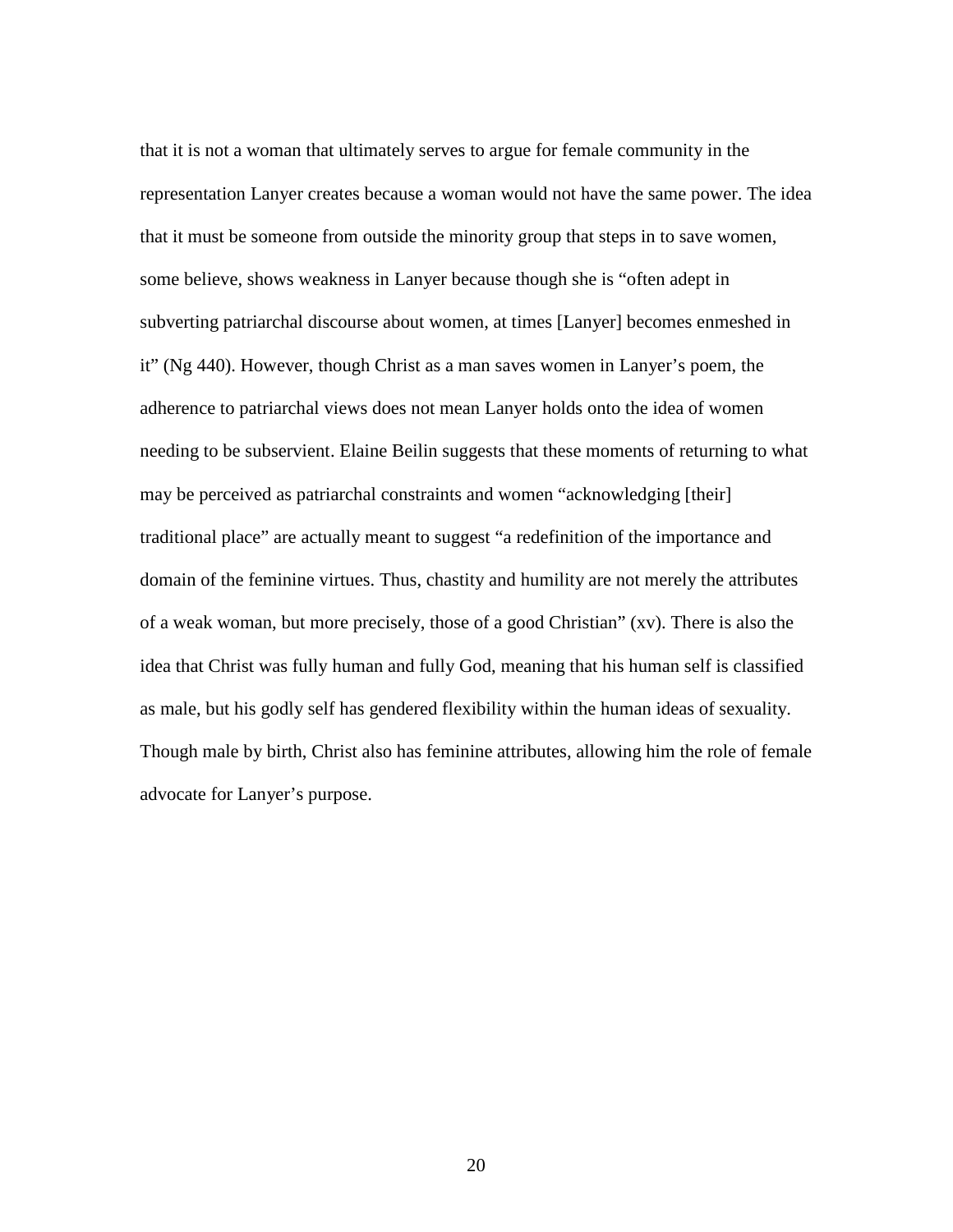## CHAPTER FOUR

#### EVE'S THWARTED COMMUNITY

 Much like Christ's community of disciples ultimately fails, Eve's attempt to build a substitute community with men results in disaster. The depiction of Eve is one of a tragic character who only wishes to give to her mate "what shee held most deare," which is the fruit she felt would bring knowledge (84. 764). Eve is trying to share the knowledge she gains from the fruit with Adam because this will bring them closer together in understanding their world and the ideas of God, creating intellectual community between herself and her husband. Eve becomes the bringer of truth as she offers her mate the ability to have access to a wider range of understanding; she wants Adam's knowledge to "become more cleare," but once he eats and understands that the two of them will be banned from Paradise, he turns on her immediately, placing all the blame on Eve (Lanyer 86. 804-806). Lanyer's anger with Adam becomes apparent when she states "Men will boast of Knowledge, which he tooke / From Eves faire hand, as from a learned Booke" (Lanyer 86. 807-808). This passage also functions as a hint about the purpose of her own book; Adam vilified Eve's knowledge, allowing future generations of men to interpret women learning as a negative practice, so Lanyer is using her book to reinstate the knowledge that Eve and all women have lost. Her movement from discussing Adam as an individual man to making him a representation of men as a whole is the connection between the Fall and Lanyer's own time. She presents a blatant condemnation of men who felt they had the right to place the blame of the Fall on Eve as well as hold onto the knowledge Adam symbolically took from Eve.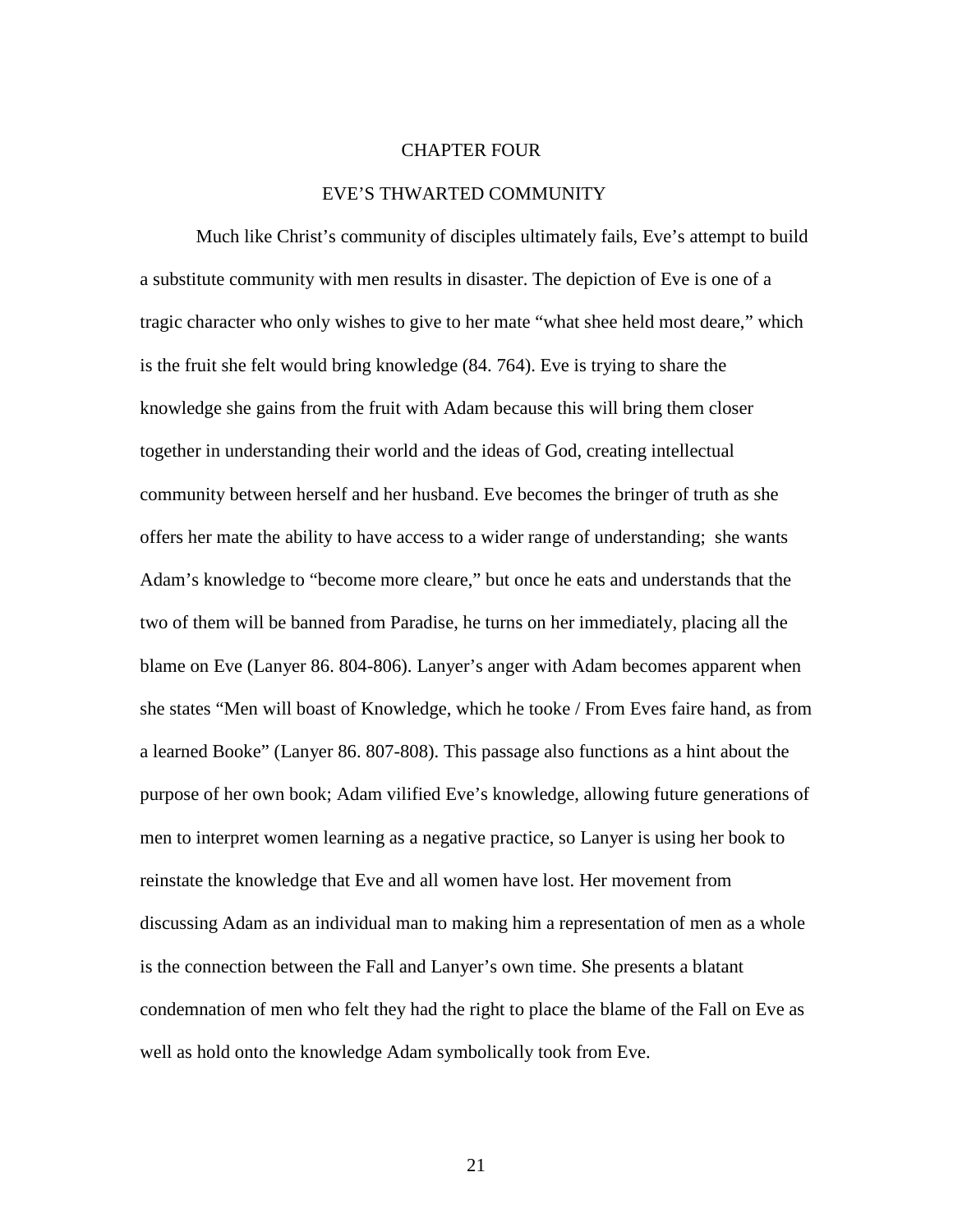The way Lanyer handles the Eve debate creates discord among critics as to whether Lanyer is considered a protofeminist, and there is no consensus on her status. Lanyer's placement into the category of protofeminist is perhaps less important than her contribution to the female voice in biblical writing, but in terms of her ability to construct her argument and be understood in the patriarchal society she lived in, I do believe she falls within the boundaries of a protofeminist. Katherine Doob Sakenfeld defines feminism as "a contemporary prophetic movement that announces judgment on the patriarchy of contemporary culture and calls for repentance and change," and though feminism was not a movement that had life in Lanyer's time, if we apply a feminist lens to her work, it seems that she can be labeled a protofeminist (55). Lanyer announces her judgment on the patriarchy as she points out the way men "unjustly … condemne [Eve] to die," much the same way she believes they condemn Christ to die, and she calls for a change as she demands that men "let [women] have … Libertie againe / And challendge to your selves no Sov'raigntie" (86-87. 817, 825-826). If Sakenfeld's description of what it is to be a feminist is applied to *Salve Deus*, it is possible to see that Lanyer extends protofeminist views to biblical writing.

 One reason critics have problems accepting Lanyer as a protofeminist is because, while still peppered with moments of disgust at the patriarchy, her apology of Eve is also laden with conventional discussion of women through patriarchal ideals. When Lanyer begins her defense of Eve, she tells women "Let not us Women glory in Men's fall, / Who had power given to over-rule us all" (84. 759-760). Her assertion that women are subject to men is a very patriarchal concept, and makes it seem like Lanyer completely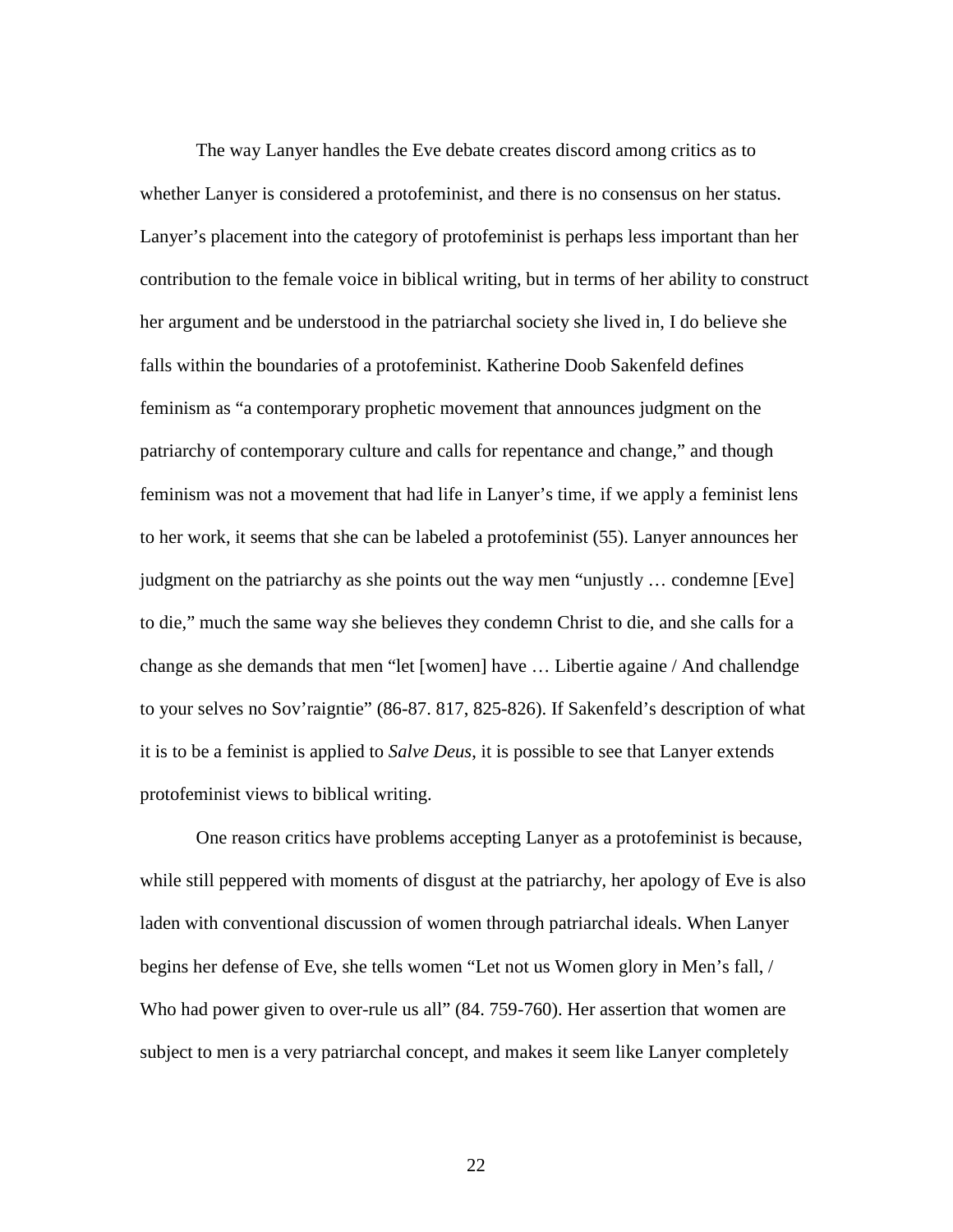prescribes to the idea that women, being made second by God, are inferior; however, the past tense of men's power is indicative of Lanyer giving women power over their own lives through her writing and her community. She also makes reference to how Eve is "Weaknesse" while Adam is "Strength," which is why Adam should have the strength to refuse Eve's offer to eat the fruit (Lanyer 85. 779). Though Lanyer expresses that women are the weaker vessel, she still makes it clear that she believes Adam is more at fault for the breakdown of Paradise. The Fall Lanyer describes shows "a view of Eve at the moment of the Fall….[and] depicts Eve's fall such that Eve's culpability is offset by aspects of her goodness, casting Eve as less culpable because of her ignorance" (Miller 63). Adam is more at fault because the traditionally held opinion is that, as the man, Adam must be the voice of reason and prevent the Fall. Lanyer explains

> Ye having powre to rule both Sea and Land, Yet with one Apple wonne to loose that breath Which God had breathed in his beauteous face, Bringing us all in danger and disgrace (85. 789-792)

Adam, the man given power to rule all, made the decision to eat the fruit, and it is after his action that the human race is ultimately doomed. The patriarchal language in the section about Eve is used to reflect the accepted ideals of the time, not necessarily the views Lanyer shared (Krontiris 106). While every line of Lanyer's work does not seek to chastise men for every fault they have committed, she does seek to hold them accountable for wrongs she believes they refuse to accept, making her a valuable voice in protofeminism.

As the Eve section continues, the blame for disruption of community in Eden is heavily placed on Adam. Though Lanyer concedes that there may be fault in Eve, it is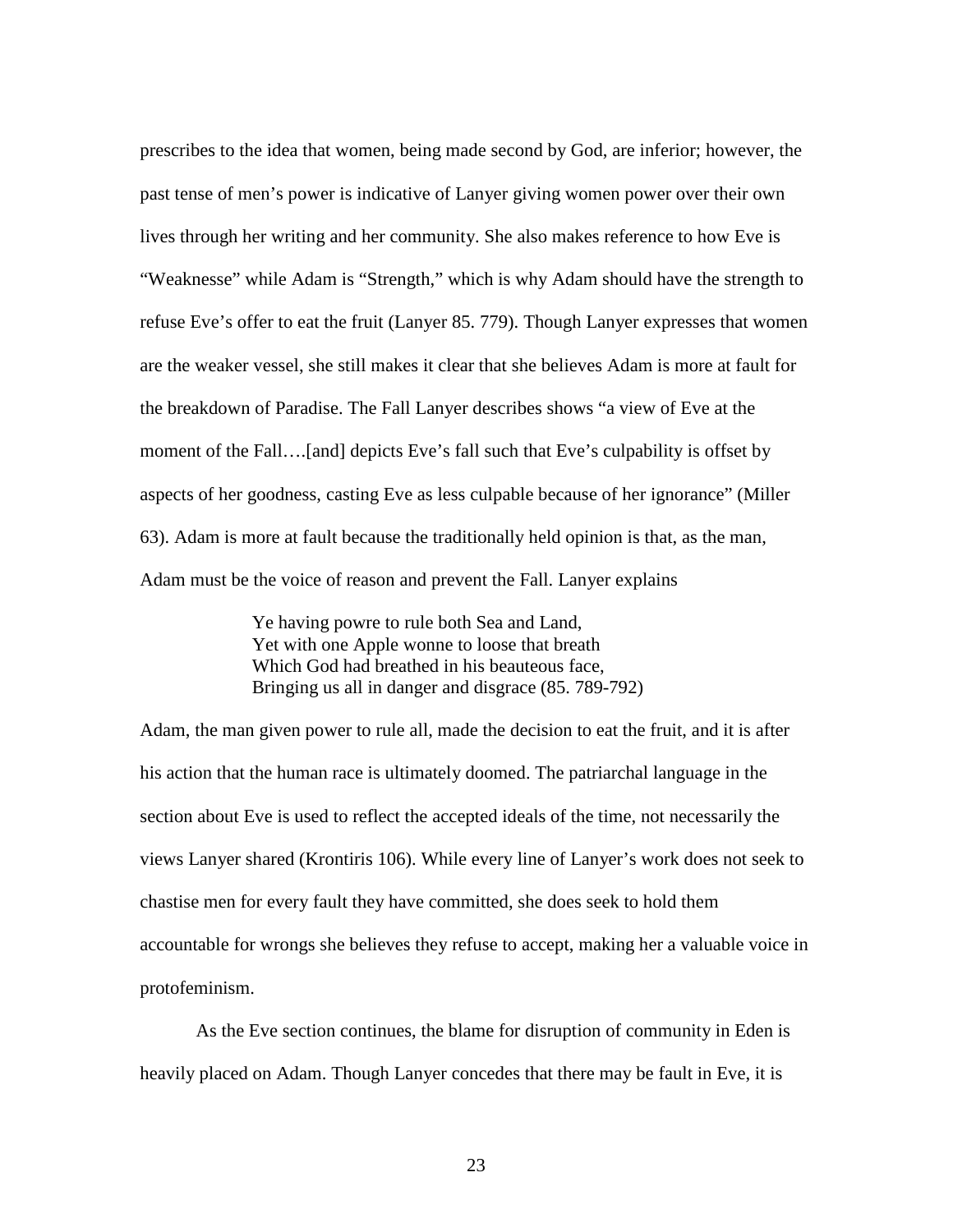men who are really responsible for the destruction of female community, not only with Eve, but also with Christ:

> If any Evill did in [Eve] remaine, Beeing made of [Adam], he was the ground of all; . . . . . . . . . . . . . . . . . . . . . . . . . . . . . . . . . . . . . . . . Her weakenesse did the Serpents words obay; But you in malice Gods deare Sonne betray. (86. 809-816)

Here we see two betrayals of women that work toward the breakdown of community: men placed the blame for the Fall on Eve after stealing her knowledge, and men convict and murder Christ, causing his community to crumble. Both betrayals work to debilitate community because a masculine presence removes examples of women seeking interaction and intellectual growth.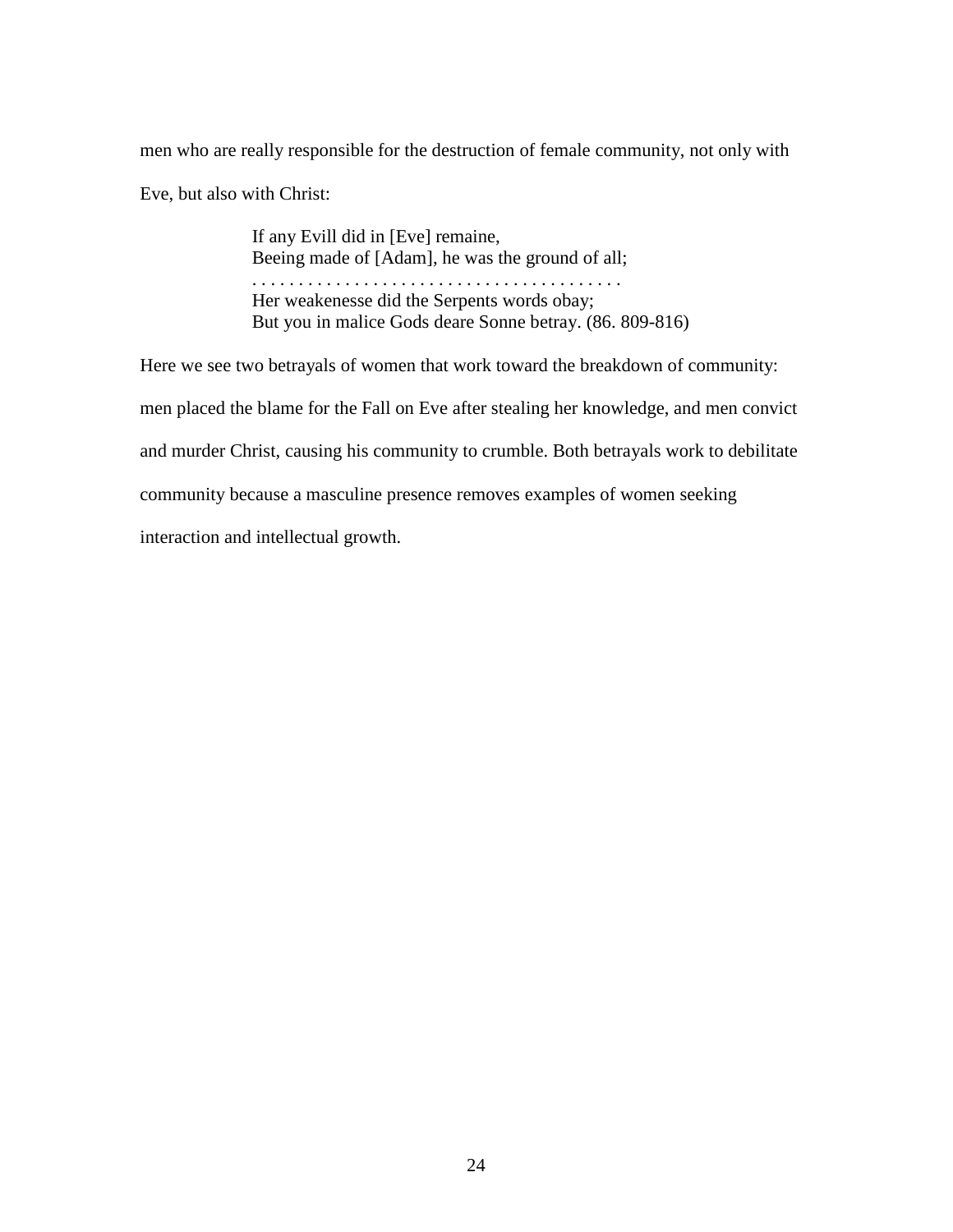### CHAPTER FIVE

#### **CONCLUSION**

Lanyer's personal depiction of community through "The Description of Cookeham," also shows female community as something fragile and easily lost. After the main text, this shorter poem provides a more current picture of a self-destructing female community, one outside of the antiquated biblical setting. As the first country-house poem written in England in the 1600s, "Cooke-ham" is written specifically for the Countess of Cumberland, hinting toward the fact that Cumberland was Lanyer's primary, perhaps only, patron (Lanyer xxxix-xl). When "Cooke-ham" begins, the reader is aware that Cookham, and the community shared there, is part of "pleasures past," something that is no longer alive (Lanyer 130. 13). Lanyer insists that this place is paradise: it has "Trees with leaves, with fruits, with flowers clad, / … cristall Streames with silver spangles graced, / … [and] little Birds chirping notes" (Lanyer 131. 23, 27, 29). From Lanyer's description, Cookham is only occupied by herself, the Countess of Cumberland, and Cumberland's daughter, making the estate an insulated female Eden. As a new Eden, Cookham's community is heavily based on acquiring knowledge, and "many a learned Booke was read and skand" by these women within the confines of their community (Lanyer 136. 161). The inclusion of a quest for knowledge shows that women will not cease their attempts to take back the knowledge Adam stole from Eve before the Fall. However, like Eden, Cookham comes to an end. Perhaps a reason for the breakdown of the community is that the land on which Cookham resides is owned by Cumberland's brother, not Cumberland herself, much like Eden was a land created by a god considered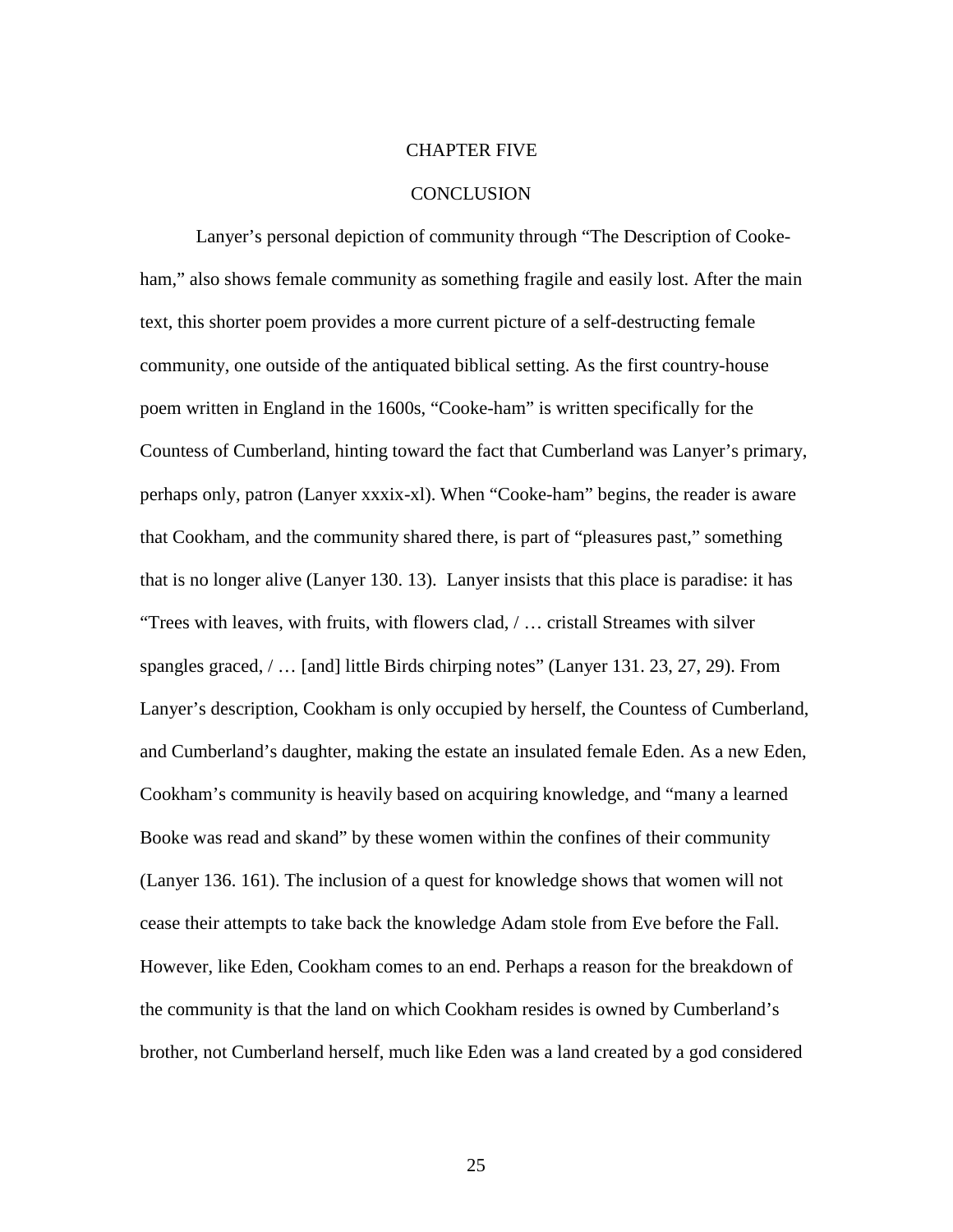male and cultivated by Adam (Lanyer 130). As the poem comes to a close, Lanyer says one last goodbye to Cooke-ham:

> This last farewell to Cooke-ham here I give, When I am dead thy name in this may live, Wherein I have perform'd her noble hest, Whose virtues lodge in my unworthy breast, And ever shall, so long as life remains, Tying my heart to her by those rich chaines. (Lanyer 138. 205-210)

Though it seems void of hope, Lanyer and Cumberland's community can live on through the virtual community created through Lanyer's work. The poem will keep Cooke-ham alive just as the entirety of Lanyer's work will be the place for women to seek virtual community with a wide range of others who wish to commune about their ideas.

There is no evidence to suggest the way Lanyer's work was received in her time, so speculating about how many women read her poem is difficult. Whether or not Lanyer achieved her idea of female community, her poem dictates the standards women begin to expand on as time progresses, continuing into the modern day. Eve becomes a figure to redeem and fight for, not condemn and shun, while Christ is no longer solely for men. By breaking through the expected ideas and creating a community around her own interpretation of the Bible, Lanyer provides an early female reading of scripture that projects progressive thoughts, such as the idea of Christ as a feminine figure.

The female community Lanyer advocates for could also be a benefit to men during the early modern period. Her emphasis on knowledge cultivates the desire to surround herself with women who are intelligent, which would, in theory, allow women to expand their conversation beyond idle gossip, something men feared (Capp 50). Women obtaining such knowledge may potentially intimidate men, which is why the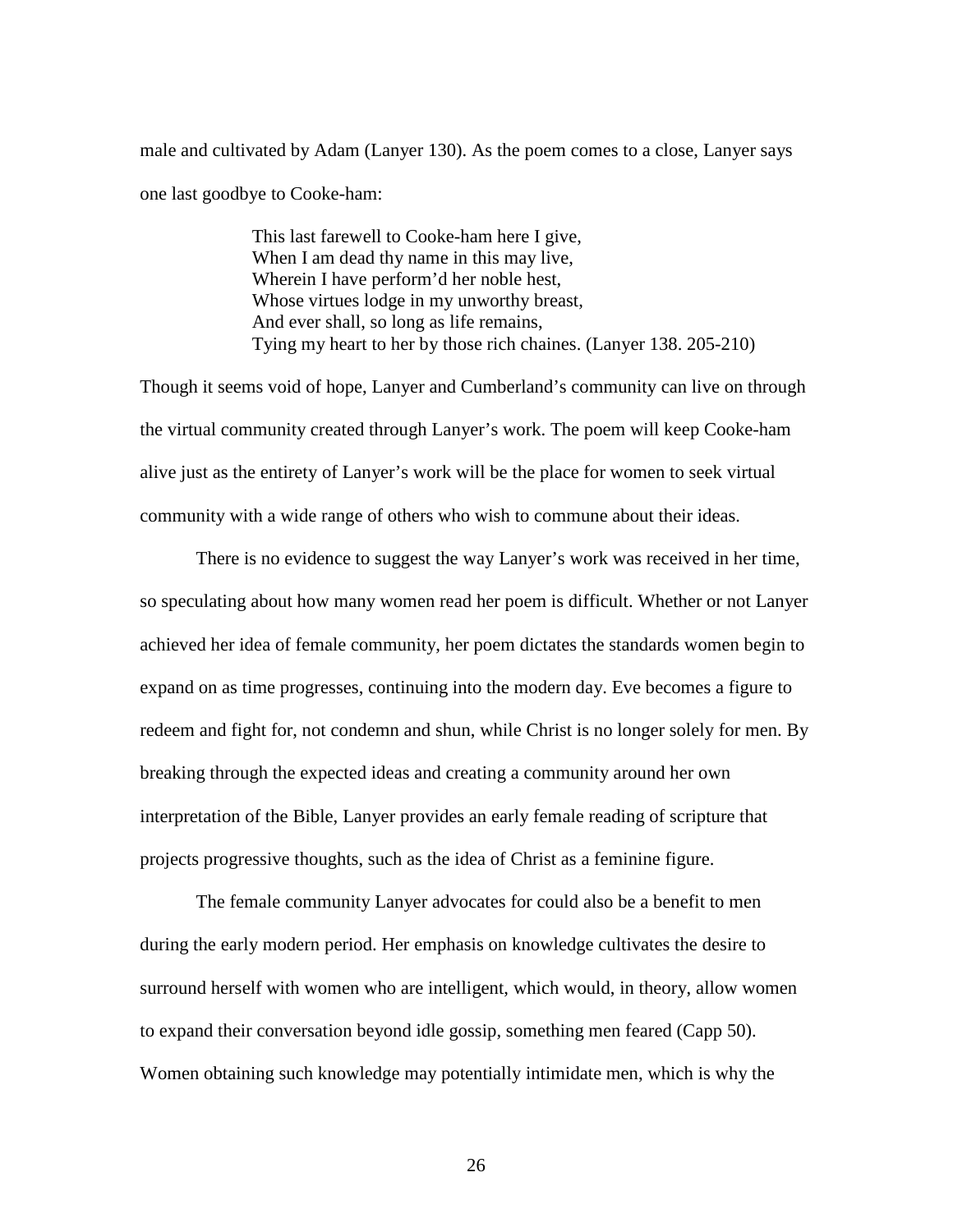connection between knowledge and virtue is expressed in Lanyer's text: the more a woman learns, the more virtuous she can be, which serves to "[enhance] her womanliness" (Beilin xxii). By structuring her poems to her dedicatees in a way that emphasizes their "fresh Beauty … [and] farre greater Grace" while also praising great works by women, such as Mary Sidney's Psalms translations, Lanyer is providing women with community and men with a non-threatening view of community (25. 84). Allowing men to see female community as something positive and ordained through scripture, Lanyer's ideas in *Salve Deus* have a better chance of being heard without offending those with different views.

Her dedications, Passion story, and discussion of Eve work together as one text to structure the not virtual female community where women have access to a larger pool of thought outside of a neighborhood, marriage, or individual Bible study. The story of Christ and Eve provide a glimpse of the consequences of women building community outside others of their sex, but Lanyer shows all the ways female community can be broken not to prove it is unimportant, but rather to show that it is because of its fragility that it must be protected and encouraged by women. Her poem speaks to the idea that women are not to be bound by literal, traditional Biblical standards through Eve, and that Christ is the great unifier among women through his feminine traits. Declaring women innocent through Eve and justifying their right to commune through Christ, Lanyer's poem turns negative views about women around into positive reasoning for why women require a place to express their ideas to each other. *Salve Deus Rex Judaeorum* begins a deeper conversation about women, providing room for others to take up the discussion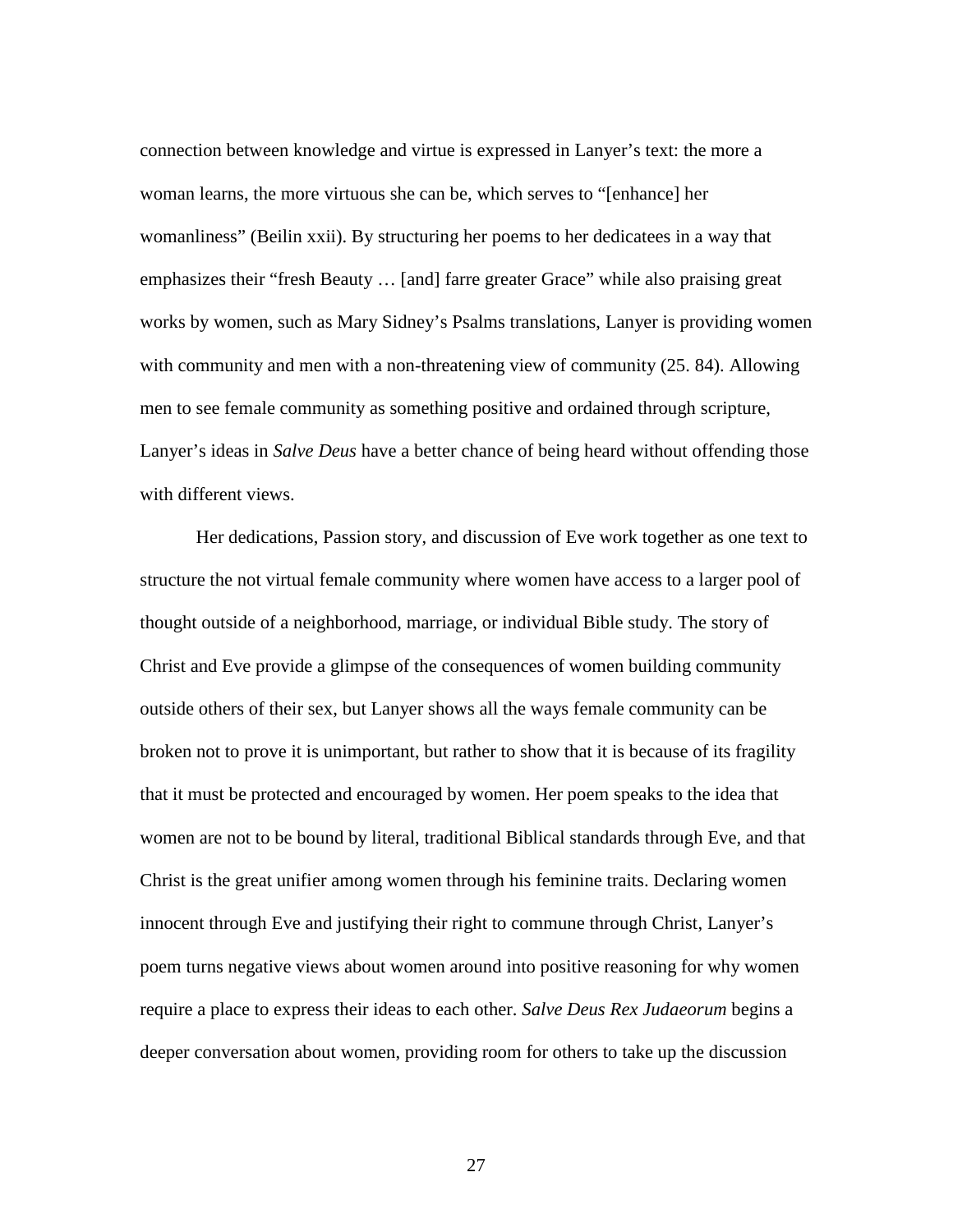and continue to create a more global community for women. While her words may not spark revolution among her contemporaries, the goal of interpreting the Bible with a female voice is achieved, and her place as an early advocate for women reading and discussing the Bible on a large scale is secure.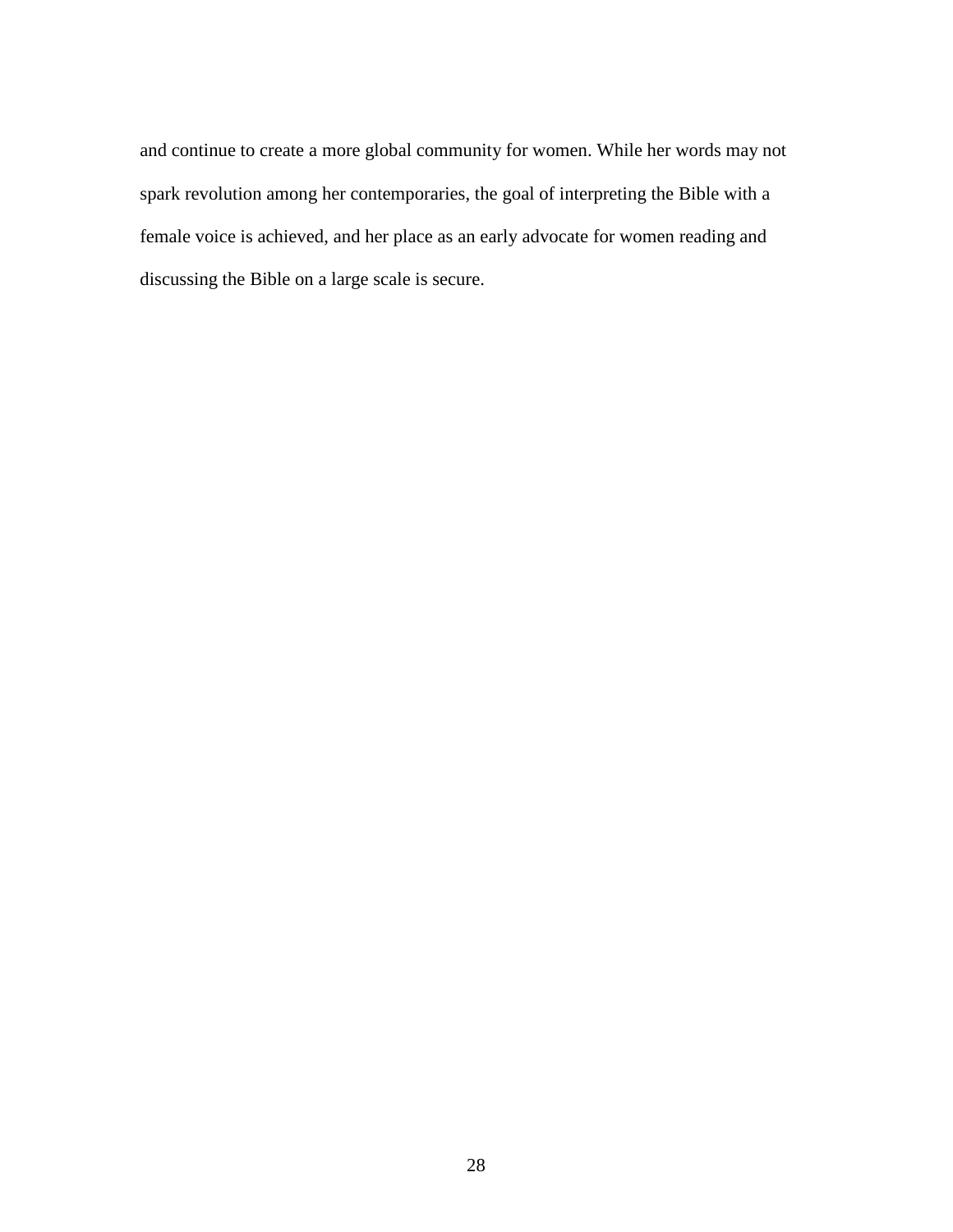#### WORKS CITED

- Beilin, Elaine V. *Redeeming Eve: Women Writings of the English Renaissance.*  Princeton: Princeton University Press, 1987. Print.
- Bowen, Barbara. "Aemilia Lanyer and the Invention of White Womanhood." *Maids and Mistresses, Cousins and Queens: Women's Alliances in Early Modern England*. Ed. Susan Frye and Karen Robertson. Oxford: Oxford University Press, 1999. 274-303. Print.
- Capp, Bernard. *When Gossips Meet: Women, Family, and Neighbourhood in Early Modern England.* Oxford: Oxford University Press, 2003.
- D'Monte, Rebecca, and Nicole Pohl. "Introduction." *Female Communities 1600-1800: Literary Visions and Cultural Realities*. Hampshire: MacMillan Press LTD, 2000. 1-27. Print.
- Ezell, Margaret J.M. "Women Writers: The Female Perspective. "*The Patriarch's Wife*. Chapel Hill: The University of North Carolina Press, 1987. 101-126. Print.
- *The Geneva Bible: 1560 Edition*. Massachusetts: Hendrickson Publishers, Inc., 2011. Print.
- Goldberg, Jonathan. *Desiring Women Writing: English Renaissance Examples*. Stanford: Stanford University Press, 1997. 3-15. Print.
- Greenstadt, Amy. "Aemilia Lanyer's Pathetic Phallacy." *Journal for Early Modern Cultural Studies.* 8: 67-97. Print.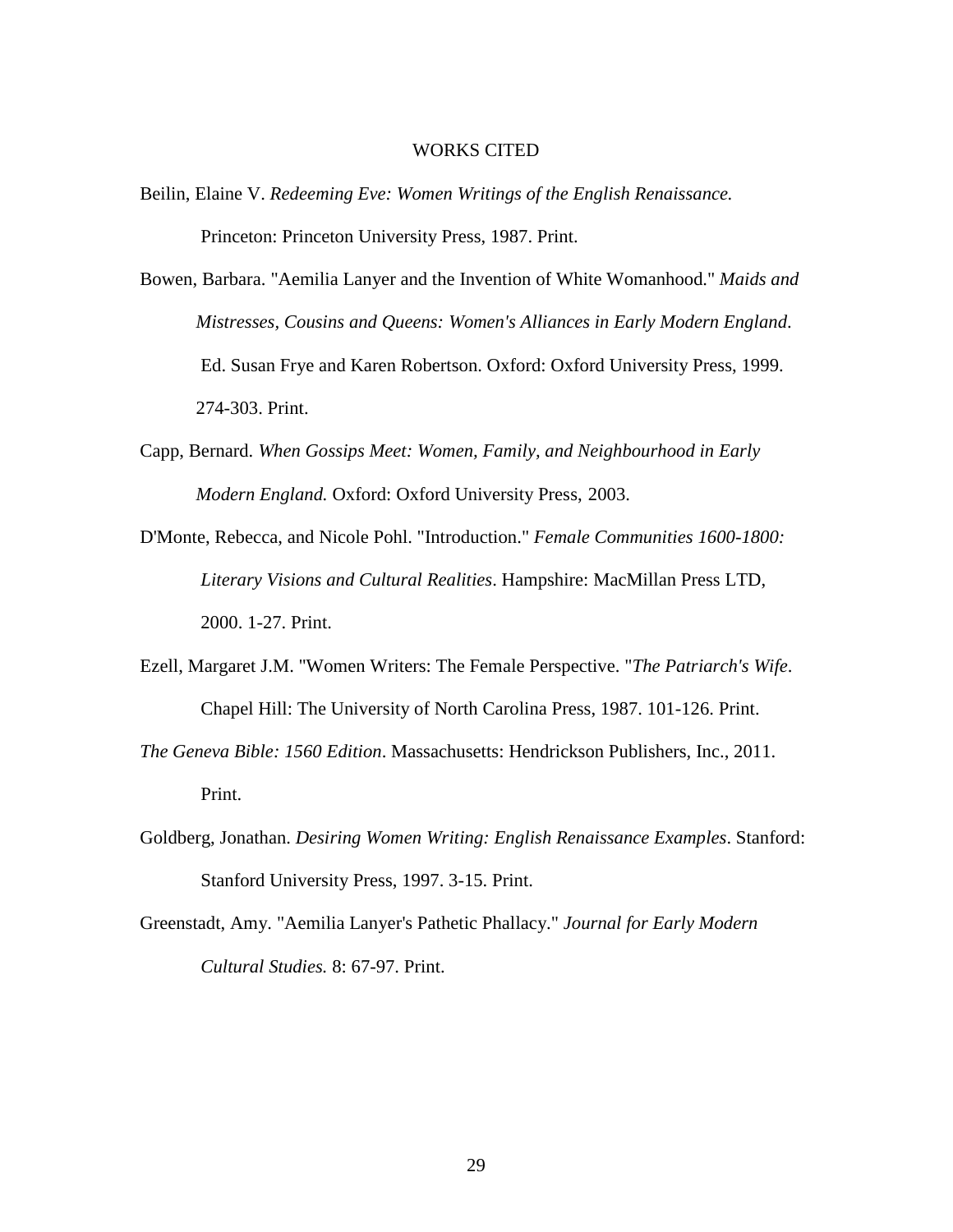- Hodgson, Elizabeth M.A. "Prophecy and Gendered Mourning in Lanyer's Salve Dues Rex Judaeorum." *SEL Studies in English Literature 1500-1900*. 43.1 (2003): 101- 116. Print.
- Krontiris, Tina. "Women of the Jacobean Court Defending Their Sex." *Oppositional Voices:Women as Writers and Translators of Literature in the English Renaissance*. London: Routledge, 1992. 102-140. Print.
- Lamb, Mary Ellen. "Patronage and Class in Aemilia Lanyer's Salve Deus Rex Judaeorum." *Women, Writing, and the Reproduction of Culture in Tudor and Stuart Britain*. Syracuse: Syracuse University Press, 2000. 38-57. Print.
- Lanyer, Aemilia. *The Poems of Aemilia Lanyer: Salve Deus Rex Judaeorum*. Ed. Susanne Woods. Oxford: Oxford University Press, 1993. Print.
- Malbon, Elizabeth Struthers. "Gospel of Mark." *Women's Bible Commentary*. Ed. Carol Newsom. 3rd ed. Louisville: Westminster John Knox Press, 2012. 478-492. Print.
- Mascetti, Yaakov. "'Here I have prepar'd my Pashcal Lambe': Reading and Seeing the Eucharistic Presence in Aemilia Lanyer's Salve Deus Rex Judaeorum." *Partial Answers: Journal of Literature and the History of Ideas.* 9.1 (2011): 1-15. Print.
- Miller, Shannon. "Gazing, Gender, and the Construction of Governance in Aemilia Lanyer's *Salve Deus Rex Judaeorum* and Milton's *Paradise Lost*." *Engendering the Fall*. Philadelphia: University of Philadelphia Press, 2008. 48-74. Print.
- Milton, John. "Paradise Lost." *Milton*. Ed. Maynard Mack. 2nd ed. Englewood Cliffs: Prentice Hall Inc., 1950.154-174. Print.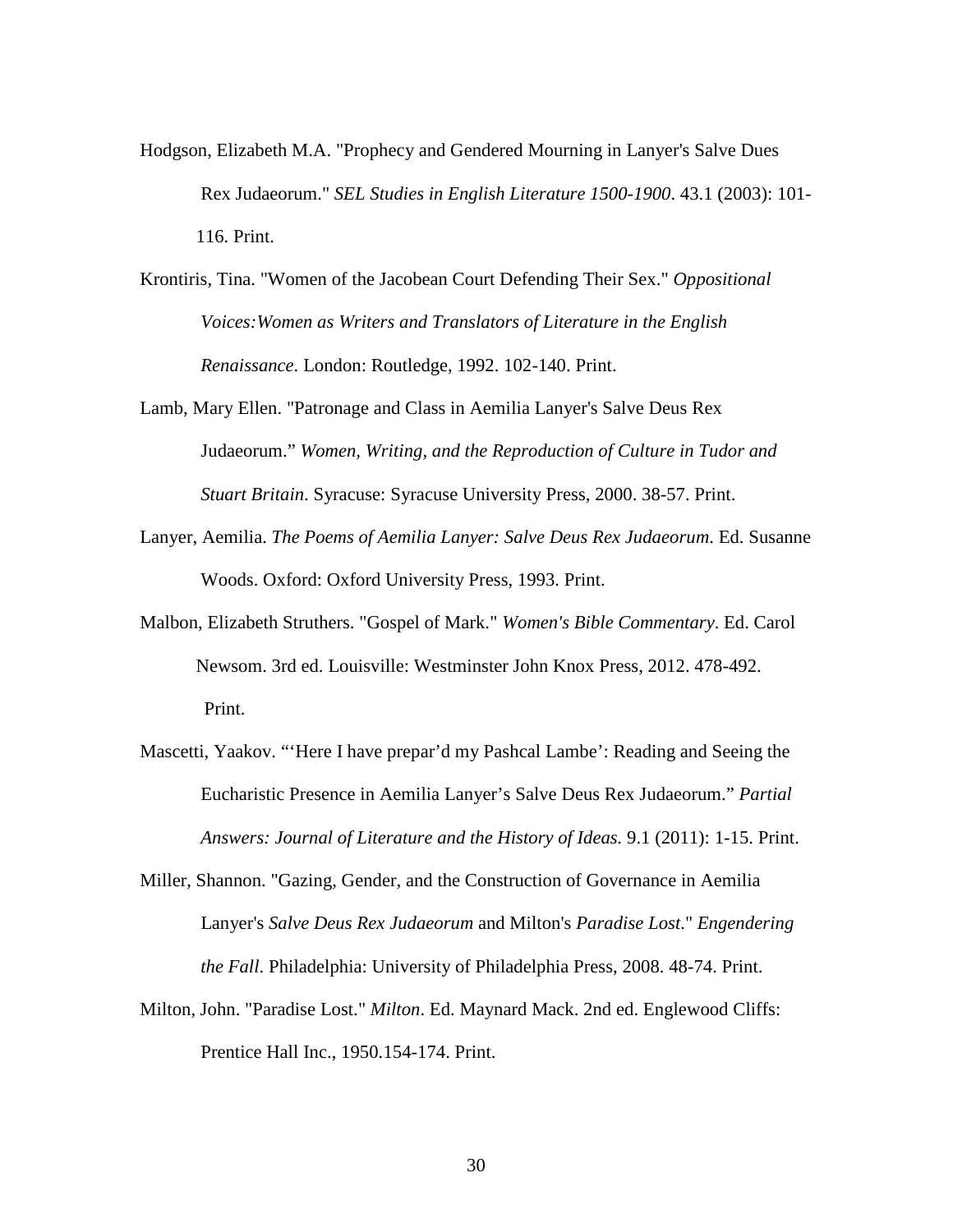- Molekamp, Femke. *Women and the Bible in Early Modern England: Religious Reading and Writing*. Oxford: Oxford University Press. Print.
- Ng, Su Fang. "Aemilia Lanyer and the Politics of Praise." *ELH.* 67.2 (2000): 433-451. Print.
- Rienstra, Debra K. "Mary Sidney, Countess of Pembroke, Psalmes." *A Companion to Early Modern Women's Writing*. Ed. Anita Pacheco. Oxford: Blackwell, 2002. Print.
- Sakenfeld, Katherine Doob. "Feminist Uses of Biblical Materials." *Feminist Interpretation of the Bible*. Ed. Letty M. Russell. Philadelphia: The Westminster Press, 1985. 55-64. Print.
- Sidney, Mary. "The Psalmes of Mary Sidney, Countess of Pembroke." *Isabella Whitney, Mary Sidney, and Aemilia Lanyer: Renaissance Women Poets*. Ed. Danielle Clarke. London: Penguin Books, 2000. 53-55. Print.
- Tinkham, Audrey E. "'Owning' in Aemilia Lanyer's Salve Dues Rex Judaeorum ('Hail God King of the Jews). *Studies in Philology.* 106.1 (2009): 52-75. Print.
- Walker, Kim. "'This worke of Grace': Elizabeth Middleton, Alice Sutcliffe, Rachel Speght, and Aemilia Lanyer." *Women Writers of the English Renaissance*. New York : Twayne Publishers, 1996. 101-123. Print.
- Woods, Susanne. *Lanyer: A Renaissance Woman Poet.* Oxford: Oxford University Press, 1999. Print.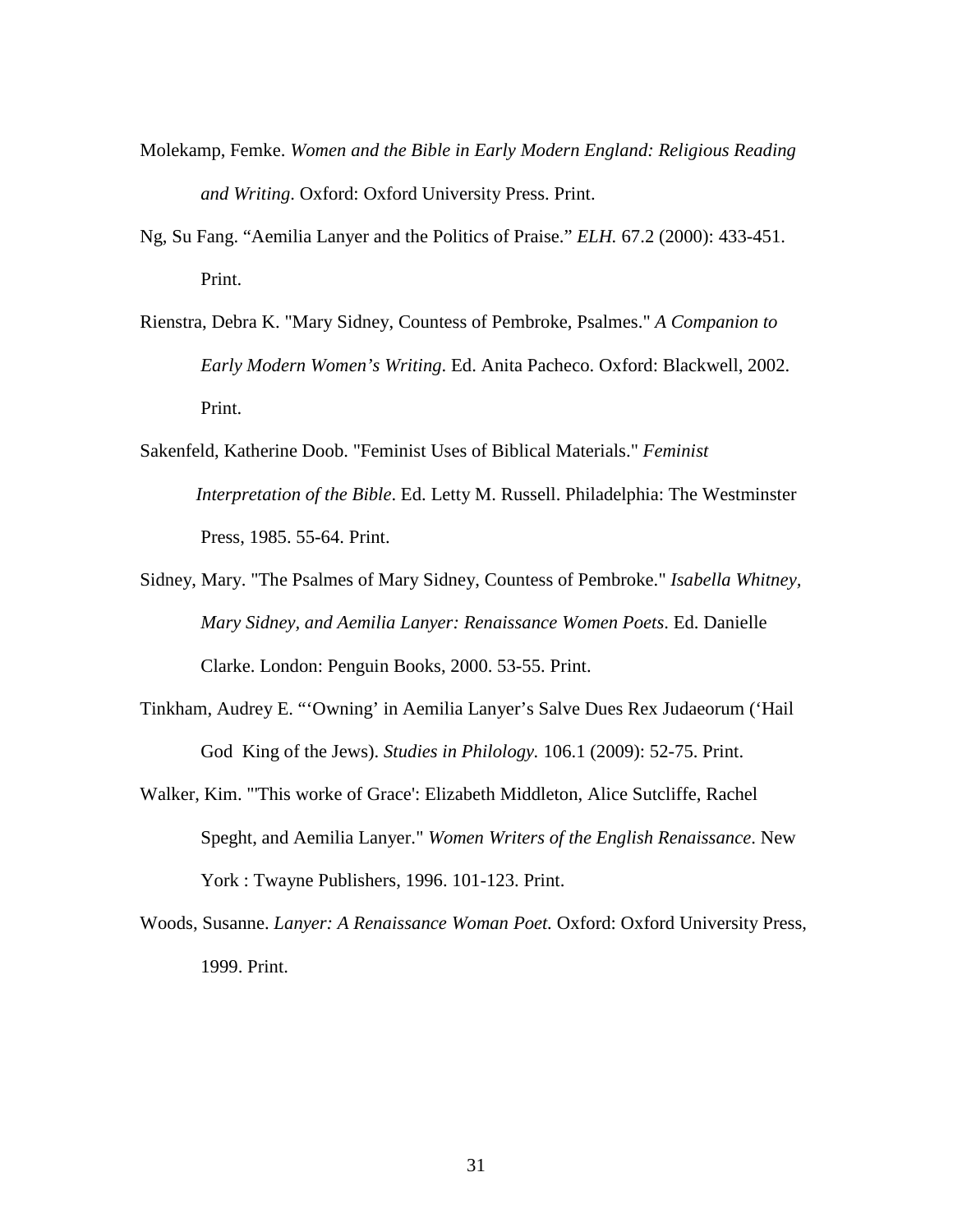#### BACKGROUND WORKS

- Aughterson, Kate. *Renaissance Woman: A Sourcebook: Constructions of Femininity in England*. London: Routledge , 1995. Print.
- Blessing, Carol. "'Most Blessed Daughters of Jerusalem': Aemilia Lanyer's Salve Deus Rex Judaeorum and Elizabethan and Jacobean Bible Commentary." *Ben Johnson Journal*. 15.2 (2008): 232-247. Print.
- Cary, Elizabeth. *The Tragedy of Mariam.* Ed. Ramona Wray. London: Bloomsbury Publishing, 2012. Print.

Donne, John. *John Donne: Selected Poems*. 8. New York: Penguin, 2006. 114-197. print.

- Fletcher, John. "The Woman's Prize, or The Tamer Tamed." *Three Shrew Plays*. Ed. Barry Gaines and Margaret Maurer. Indianapolis: Hackett Publishing Company, Inc., 2010. 135-239. Print.
- Fuchs, Esther. "Biblical Feminisms: Knowledge, Theory and Politics in the Study of Women in the Hebrew Bible." *Biblical Interpretation*. 16. (2008): 205-226. Print.
- Jonson, Ben. *The Complete Poetry of Ben Jonson.* Ed. William B. Hunter, Jr. Garden City: Doubleday and Company, Inc., 1963.
- ---. *Epicoene, or The Silent Woman*. Ed. Roger Holdsworth. London: A&C Black Publishers Limited, 2005. Print.
- Killeen, Kevin. "Chastising with Scorpions: Reading the Old Testament in Early Modern England." *Huntington Library Quarterly*. 73.3 (2010): 491-506. Print.
- Lewalski, Barbara. *Writing Women in Jacobean England*. Cambridge: Harvard University Press, 1993. Print.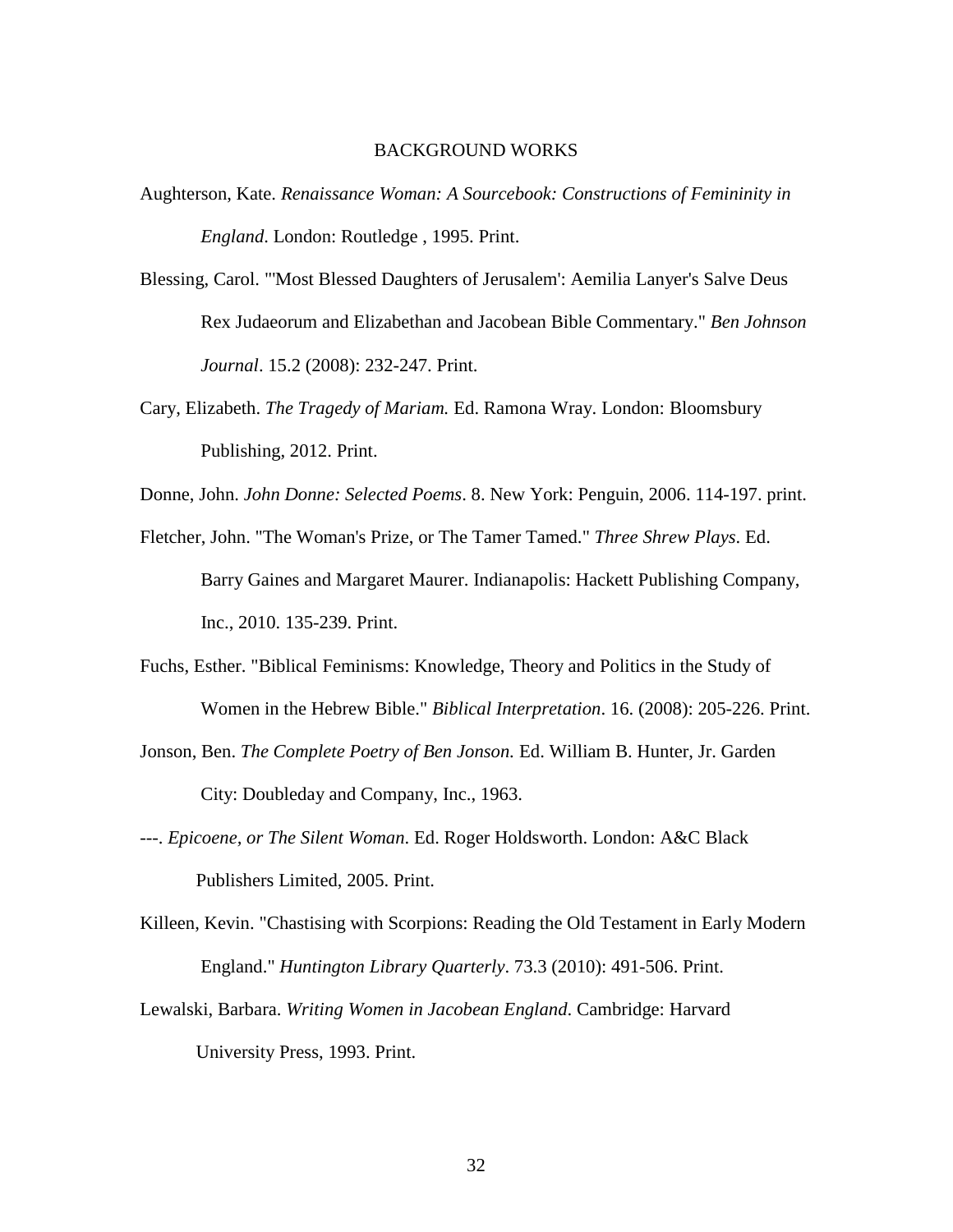Massey, Julie Donovan. "God as Mother: Exploring an Alternate Image of

Love." *America: The National Catholic Review*. 183.21 (2000): 17-18. Print.

McManus, Barbara. "Eve's Dowry: Genesis and the Pamphlet Controversy About Women." *Women, Writing, and the Reproduction of Culture in Tudor and Stuart* 

*Britain*. Syracuse: Syracuse University Press, 2000. 193-206. Print.

- Schnell, Lisa. "'So Great a Difference Is There in Degree': Aemilia Lanyer and the Aims of Feminist Criticism."*Modern Language Quarterly*. 57.1 (1996): 23-35. Print.
- Shakespeare, William. "The Taming of the Shrew." *Three Shrew Plays*. Ed. Barry Gaines and Margaret Maurer. Indianapolis : Hackett Publishing Company, Inc. , 2010. 51-133. Print.
- Sidney, Philip. *The Poems of Sir Philip Sidney*. Ed. William A. Ringler, Jr. Oxford: The Clarendon Press, 1962. 270-337. Print.
- Sowernam, Esther. "Esther hath hanged Haman." Katherine Usher Henderson and Barbara F. McManus. *Half Humankind: Contexts, and Texts of the Controversy about Women in England 1540-1640*. Urbana: University of Illinois Press, 1985. 218-243. Print.
- Speght, Rachel. "Mortalities Memorandum." *Renascence Editions*. University of Oregon, n.d. Web. 13 Apr 2014.
- Swetnam, Joseph. "The Arraignment of Lewd, idle, froward, and unconstant women." Katherine Usher Henderson and Barbara F. McManus. *Half Humankind: Contexts, and Texts of the Controversy about Women in England 1540-1640*. Urbana: University of Illinois Press, 1985. 190-217. Print.